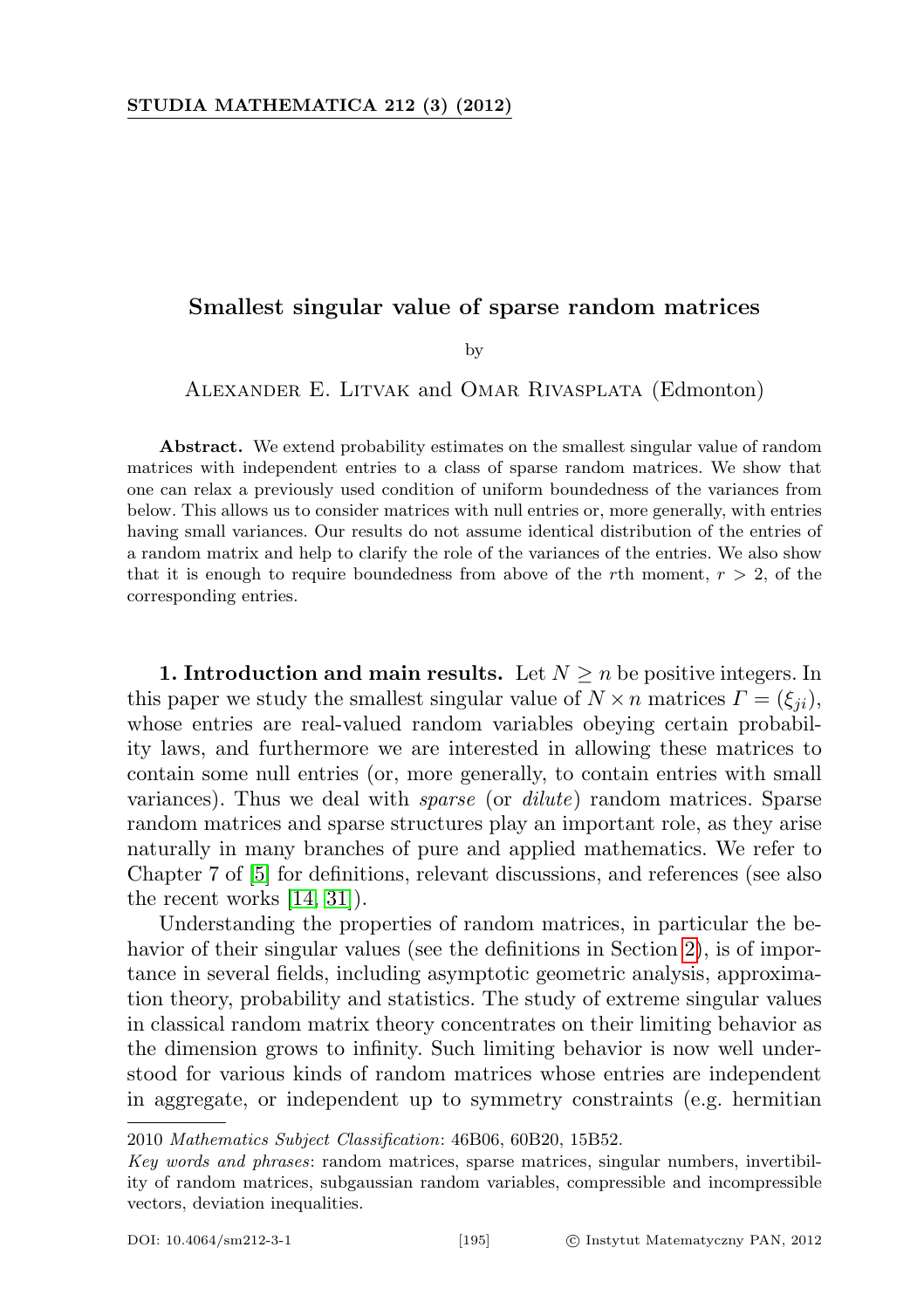or unitary matrices), in many cases even with identical distribution being required. We refer to the following books, surveys, and recent papers for history, results, and open problems in this direction: [\[4,](#page-21-1) [5,](#page-21-0) [9,](#page-22-1) [10,](#page-22-2) [12,](#page-22-3) [22,](#page-22-4) [31,](#page-23-0) [33\]](#page-23-1).

In the *non-limiting asymptotic* case very little was known till very recently. In such a case one studies the rate of convergence, deviation inequalities, and the general asymptotic behavior of singular values of a matrix as functions of the dimensions, assuming that the dimensions are large enough (growing to infinity). The Gaussian case, i.e. when the entries of the matrix are independent  $\mathcal{N}(0, 1)$  Gaussian, was treated independently in [\[8\]](#page-22-5) and [\[29\]](#page-22-6) (see also [\[13\]](#page-22-7) for related results, and the survey [\[7\]](#page-22-8)). In the last decade the attention shifted to other models, like matrices with independent subgaussian entries (in particular, symmetric Bernoulli  $\pm 1$  entries), independent entries satisfying some moment conditions, as well as matrices with independent columns or rows satisfying some natural restrictions. Major achievements were obtained in [\[2,](#page-21-2) [3,](#page-21-3) [18,](#page-22-9) [25,](#page-22-10) [26,](#page-22-11) [27,](#page-22-12) [30,](#page-23-2) [32\]](#page-23-3).

In all previous non-limiting asymptotic results for random matrices with independent entries, an important assumption was that the variances of all the entries are bounded below by one, i.e. in a sense, all entries are buffered away from zero and thus cannot be too small. Such a condition is not natural for some applications, for instance when one deals with models in the theory of wireless communications, where signals may be lost (or some small noise may appear), or with models in neural network theory, where the neurons are not of full connectivity with each other, making sparse random matrices more suited in modelling such partially connected systems.

The main goal of our paper is to show that one can significantly relax the condition of boundedness from below of all entries, replacing it by averaging type conditions. Thus our paper clarifies the role of the variances in the corresponding previous results (cf. e.g. [\[18,](#page-22-9) [25,](#page-22-10) [26,](#page-22-11) [27\]](#page-22-12)). Another advantage of our results is that we require only boundedness (from above) of the rth moments for an arbitrary (fixed)  $r > 2$ . We would like to emphasize that we do not require identical distributions of all entries of a random matrix nor boundedness of the subgaussian moment of entries (both conditions were crucial for deep results of [\[27\]](#page-22-12)). Moreover, the condition on entries "to be identically distributed" is clearly inconsistent with our model, as, under such a condition, if one entry is zero then automatically all entries are zeros.

We now describe our setting and results. Our main results give estimates for the smallest singular value  $s_n(\Gamma)$  of large matrices  $\Gamma$  of the type described. It turns out that the methods used to establish those estimates depend on the *aspect ratio* of the matrices. The aspect ratio of an  $N \times n$ matrix A is the ratio  $n/N$  of the number of columns to the number of rows, or, more intuitively, the "width-to-height" ratio. To have a suggestive ter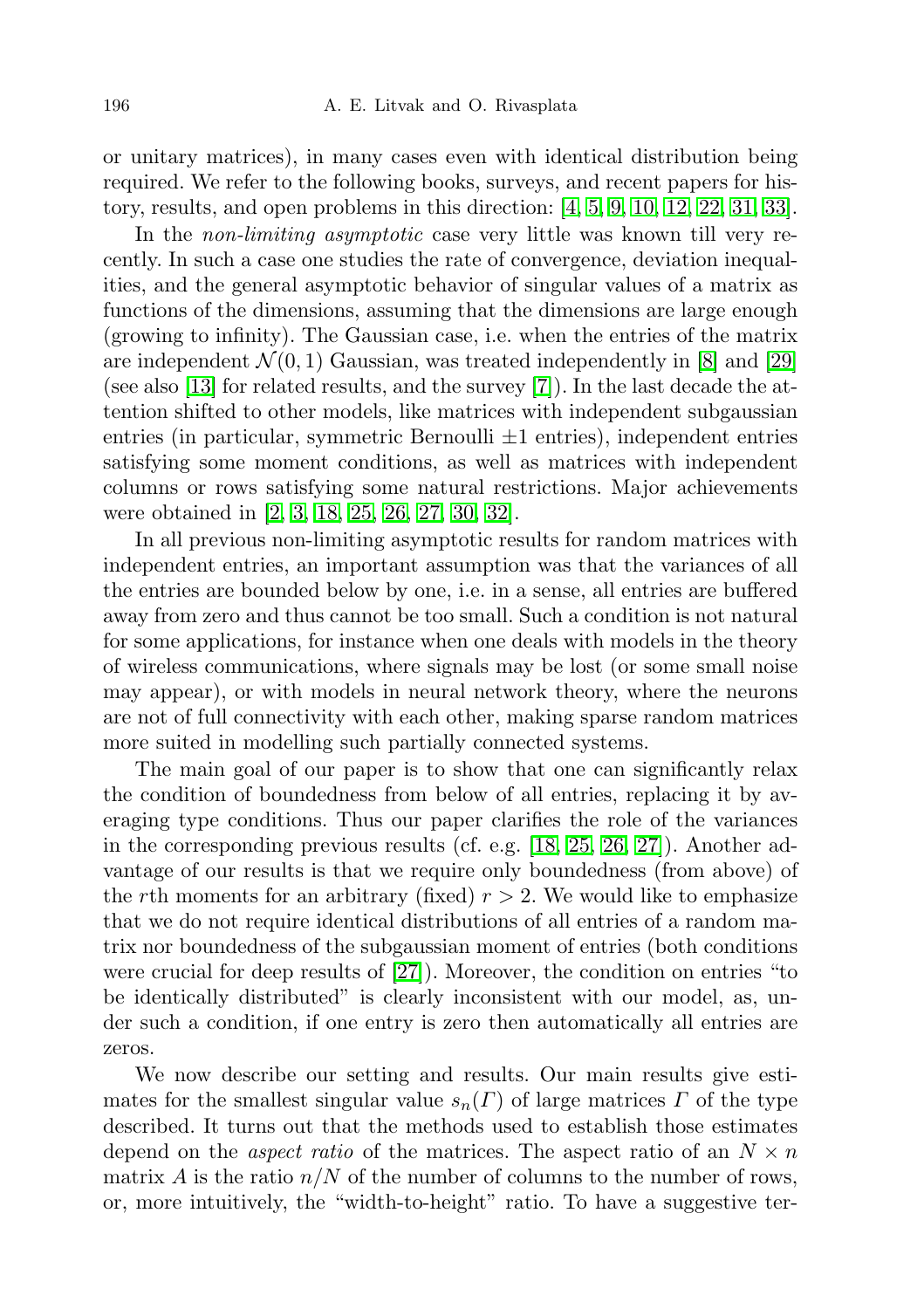minology, we will say that such a matrix  $A$  is

- tall if  $n/N \leq c_0$  for a small positive constant  $c_0$ ;
- almost square if  $n/N$  is close to 1.

Clearly, a matrix is square when its aspect ratio is equal to 1.

Since we will deal with random matrices under various conditions, for clarity we now list all our conditions. For parameters  $r > 2$ ,  $\mu \geq 1$ ,  $a_1 > 0$ ,  $a_2 > 0$ ,  $a_3 \in (0, \mu)$ , and  $a_4 \in (0, 1]$ , we will consider  $N \times n$  random matrices  $\Gamma = (\xi_{ji})_{i \leq N, i \leq n}$  whose entries are *independent* real-valued *centered* random variables satisfying the following conditions:

- (i) Moments:  $\mathbb{E} |\xi_{ji}|^r \leq \mu^r$  for all j and i.
- (i) Moments.  $\mathbb{E} |\varsigma_{ji}| \geq k$ <br>(ii) Norm:  $\mathbb{P}(\Vert \Gamma \Vert > a_1 \sqrt{k})$  $\overline{N}) \leq e^{-a_2 N}.$
- (iii) Columns:  $\mathbb{E} \| (\xi_{ji})_{j=1}^N \|_2^2 = \sum_{j=1}^N \mathbb{E} \xi_{ji}^2 \ge a_3^2 N$  for each *i*.

For almost square and square matrices we will also need the following condition on rows:

(iv) Rows:  $|\{i : \mathbb{E}\xi_{ji}^2 \geq 1\}| \geq a_4 n$  for each j.

Notice that these conditions allow our matrices to contain many null (or small) entries, in the sense that we do not impose any restrictions on the variance of a particular random variable. Naturally, in order for our random matrices to have entries of different kinds, we do not require that the entries are identically distributed. Our model is different from the sparse matrix models used e.g. in [\[14,](#page-22-0) [31\]](#page-23-0), where zeros appeared randomly, i.e. starting from a random matrix whose entries have variances bounded away from 0, each entry was multiplied by another random variable of type 0/1. Our model is more similar to those considered in [\[9\]](#page-22-1), where a condition similar to (iii) was used for square symmetric matrices.

It is important to highlight that the parameters  $\mu$ ,  $r$ ,  $a_1$ ,  $a_2$ ,  $a_3$ ,  $a_4$  should be regarded as constants which do not depend on the dimensions  $n, N$ . Note also that the ratio  $\mu/a_3$  is of particular importance ( $\mu$  is responsible for the maximal  $L_r$ -norm of entries, while  $a_3$  is an average-type substitution for the lower bound on the  $L_2$ -norm of entries).

Before stating our main results let us comment on our conditions in more detail. The first condition is a standard requirement saying that the random variables are not "too big". For the limiting case it is known that one needs boundedness of the fourth moments. It turns out that for our estimates it is enough to require boundedness of moments of order  $r = 2 + \varepsilon$  only, which improves all previous results. In particular, this was one of the questions raised in [\[34\]](#page-23-4), where the author proved corresponding estimates for entries with bounded  $4 + \varepsilon$  moment, and asked about the  $2 + \varepsilon$  moment.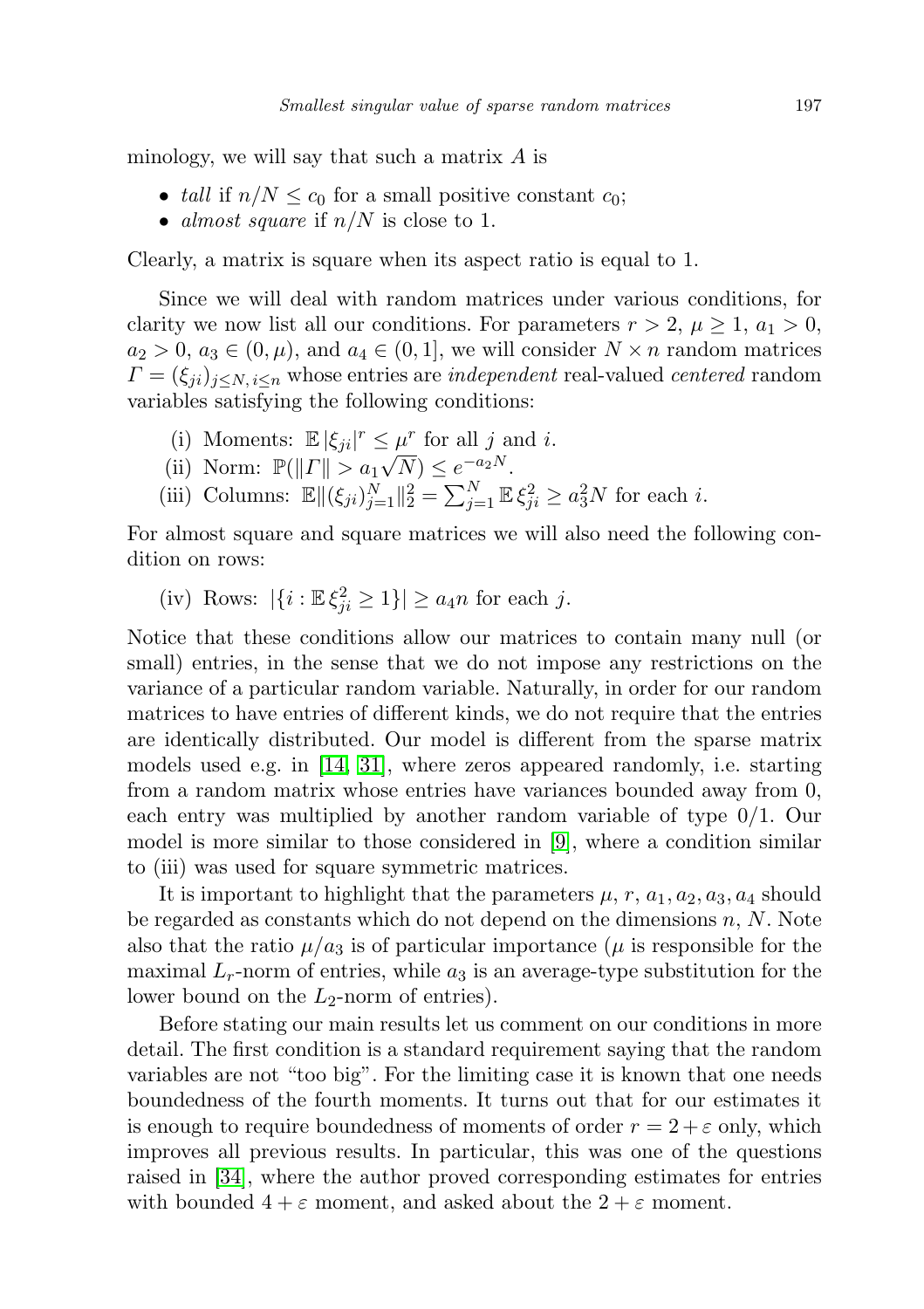The second condition is crucial for many results on random matrices. We recall that the norm of an  $N \times n$  matrix is understood to be the operator norm from  $\ell_2^n$  to  $\ell_2^N$ , also called the spectral norm, which is equal to the largest singular value. In fact, the question, What are the models of random matrices satisfying condition (ii)? (and more generally, What is the behavior of the largest singular value?), is one of the central questions in random matrix theory. Such estimates are well known for the Gaussian and subgaussian cases. We refer to [\[3,](#page-21-3) [16\]](#page-22-13) and references therein for other models and recent developments on this problem.

We emphasize that condition (ii) is needed in order to get probabilities exponentially close to one. Alternatively, one may substitute this condition by √

<span id="page-3-0"></span>
$$
p_N := \mathbb{P}(\| \Gamma \| > a_1 \sqrt{N}) < 1,
$$

in which case one should add  $p<sub>N</sub>$  to the estimates of probabilities in our theorems below.

The main novelty in our model are conditions (iii) and (iv). These two conditions replace the standard condition

(1) 
$$
\mathbb{E} |\xi_{ji}|^2 \ge 1 \quad \text{for all } j, i,
$$

which was used in all previous works relating to the smallest singular value of a random matrix (in the non-limiting case). Removing such strong assumption on all entries, we allow the possibility that zeros appear among the entries of a random matrix. Our conditions (iii) and (iv) should be compared with the normalization conditions  $(1.1)$  and  $(1.16)$  in [\[9\]](#page-22-1). Our methods are similar to those used in [\[18,](#page-22-9) [27\]](#page-22-12), but we deal with a rather different model, and so our proofs require much more delicate computations. In particular, the proof of the key Proposition [4.1,](#page-11-0) which estimates the probability that for a fixed vector x the Euclidean norm  $||Tx||_2$  is small, is much more involved (cf. the proof of [\[18,](#page-22-9) Proposition 3.4] or [\[26,](#page-22-11) Corollary 2.7]).

Of course we want to rule out matrices having a column or a row consisting of zeros only, for if there is a zero column then immediately  $s_n(\Gamma) = 0$ , while if there is a zero row then the matrix  $\Gamma$  is essentially of size  $(N-1)\times n$ . Hence we need some general assumptions on the columns and the rows of the matrices under consideration. Our condition (iii) alone implies that each column vector of the matrix has relatively large  $\ell_2$ -norm. Moreover, condition (iii) together with (i) guarantees that proportionally many rows have  $\ell_2$ -norms bounded away from 0. It turns out that condition (iii) is already enough for "tall" matrices, when  $N > Cn$ , as the first theorem below shows. The cases of "almost square" and square matrices are more delicate, because  $N$  becomes closer to  $n$ , and we need to control the behavior of rows more carefully. Condition (iv) ensures that each row of the matrix has proportionally many entries with variance at least one.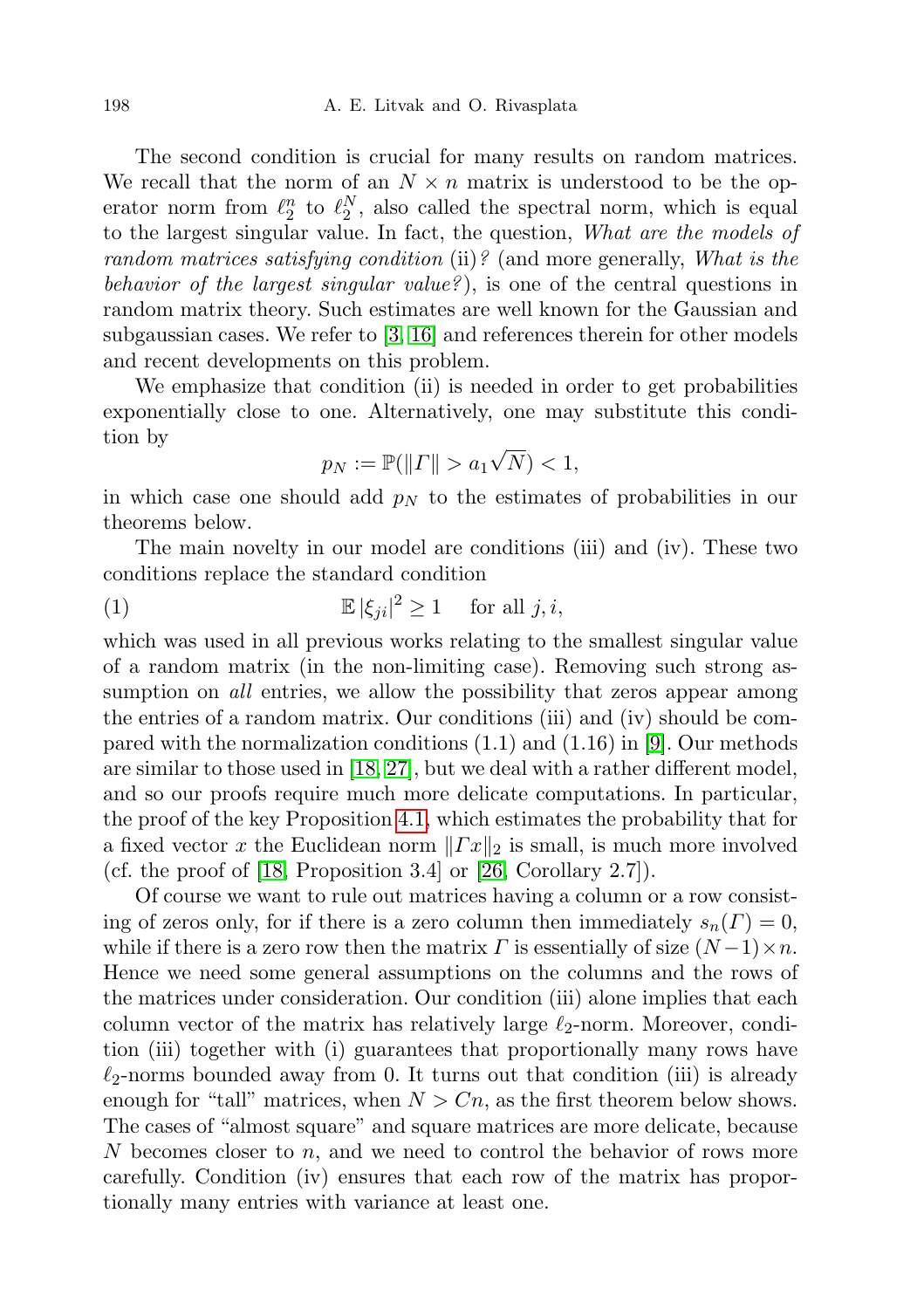Now we state our results. The first theorem deals with "tall" matrices and extends the corresponding result from [\[18\]](#page-22-9) (for uniformly *bounded above* mean zero random variables with bounded below variances this was shown in  $[6]$ ). Note that we use only three conditions,  $(i)$ – $(iii)$ , while condition  $(iv)$ is not required for this result.

<span id="page-4-1"></span>THEOREM 1.1. Let  $r > 2$ ,  $\mu \geq 1$ ,  $a_1, a_2, a_3 > 0$  with  $a_3 < \mu$ . Let  $1 \leq n \leq N$  be integers, and write N in the form  $N = (1 + \delta)n$ . Suppose  $\Gamma$  is an  $N \times n$  matrix whose entries are independent centered random variables such that conditions (i)–(iii) are satisfied. There exist positive constants  $c_1, c_2$  and  $\delta_0$  (depending only on the parameters r,  $\mu$ ,  $a_1$ ,  $a_2$ ,  $a_3$ ) such that whenever  $\delta \geq \delta_0$ , then √

$$
\mathbb{P}(s_n(\Gamma) \le c_1 \sqrt{N}) \le e^{-c_2 N}.
$$

REMARK. Our proof gives  $c_1 = c_1(r, \mu, a_3)$ ,  $c_2 = c_2(r, \mu, a_2, a_3)$  and  $\delta_0 =$  $\delta_0(r, \mu, a_1, a_3).$ 

Our next theorem is about "almost square" matrices. This theorem extends [\[18,](#page-22-9) Theorem 3.1]. Here both conditions (iii) and (iv) are needed in order to substitute condition [\(1\)](#page-3-0).

<span id="page-4-0"></span>THEOREM 1.2. Let  $r > 2$ ,  $\mu \geq 1$ ,  $a_1, a_2 > 0$ ,  $a_3 \in (0, \mu)$ ,  $a_4 \in (0, 1]$ . Let  $1 \leq n \leq N$  be integers, and write N in the form  $N = (1+\delta)n$ . Suppose  $\Gamma$  is an  $N \times n$  matrix whose entries are independent centered random variables such that conditions (i)–(iv) are satisfied. There exist positive constants  $c_1$ ,  $c_2$ ,  $\tilde{c}_1$  and  $\tilde{c}_2$ , depending only on the parameters r,  $\mu$ ,  $a_1$ ,  $a_2$ ,  $a_3$ ,  $a_4$ , and a positive constant  $\gamma = \gamma(r, \mu, a_1, a_3) < 1$ , such that if

$$
a_4 > 1 - \gamma
$$
 and  $\delta \ge \frac{\tilde{c}_1}{\ln(2 + \tilde{c}_2 n)}$ 

then

$$
\mathbb{P}(s_n(\Gamma) \le c_1 \sqrt{N}) \le e^{-c_2 N}.
$$

REMARKS. 1. Our proof shows that  $c_1 = c_1(r, \mu, a_1, a_3, \delta)$ ,  $c_2 =$  $c_2(r, \mu, a_2, a_3), \tilde{c}_1 = \tilde{c}_1(r, \mu, a_1, a_3)$  and  $\tilde{c}_2 = \tilde{c}_2(r, \mu, a_1, a_3, a_4).$ 

2. Note that for small n, say for  $n \leq 2/\tilde{c}_2$ , Theorem [1.2](#page-4-0) is trivial for every  $\delta > 0$ , either by adjusting the constant  $c_2$  (for small N) or by using Theorem [1.1](#page-4-1) (for large N).

Let us note that in a sense our Theorems [1.1](#page-4-1) and [1.2](#page-4-0) are incomparable with the corresponding result of [\[27\]](#page-22-12). First, we do not restrict our results only to the subgaussian case. The requirement of boundedness of the subgaussian moment is much stronger, implying in particular boundedness of moments of all orders, which naturally yields stronger estimates. Second, another condition essentially used in [\[27\]](#page-22-12) is "entries are identically distributed." As was mentioned above, such a condition is inconsistent with our model, since having one zero we immediately get the zero matrix.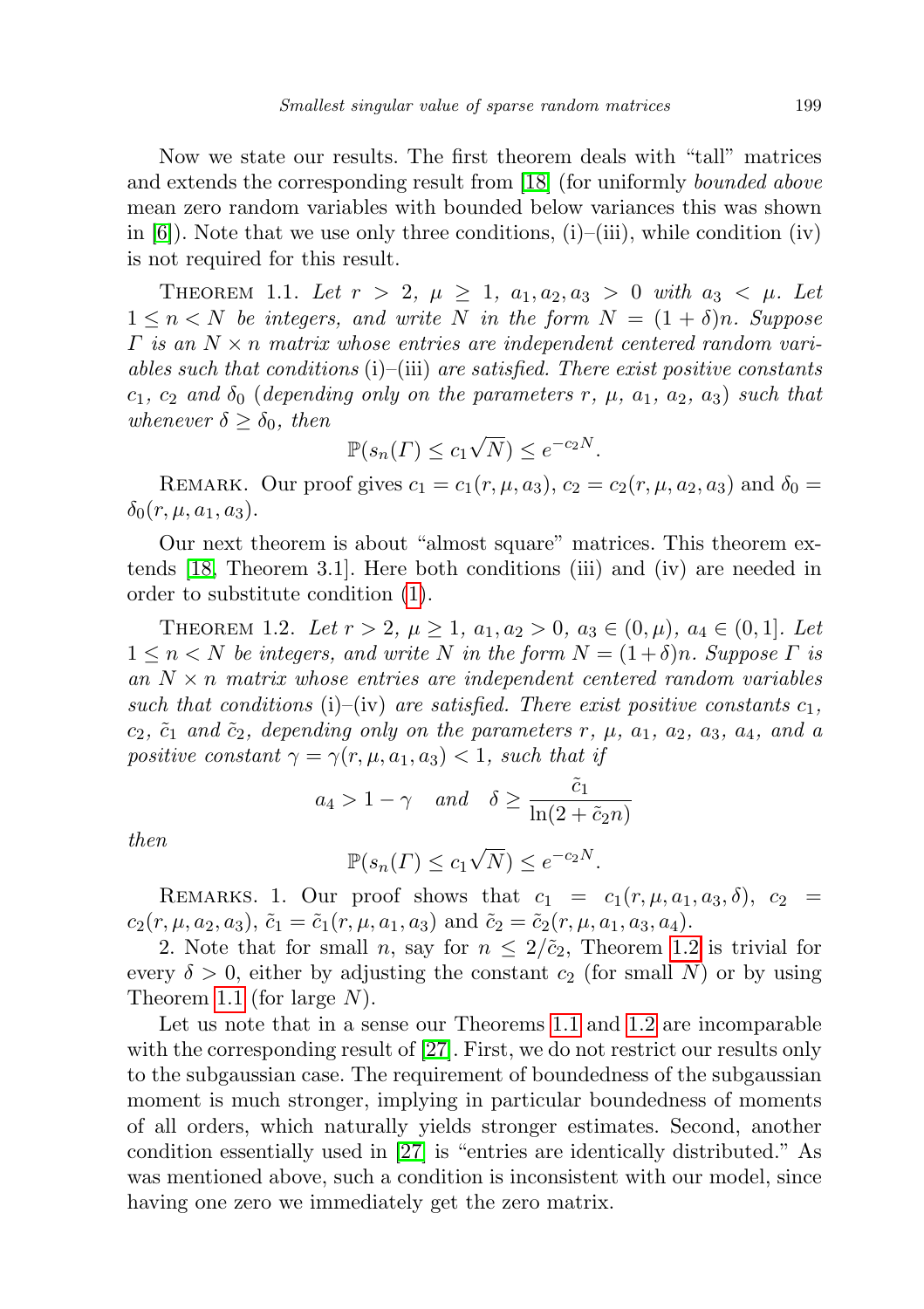Our third theorem shows that we can also extend to our setting the corresponding results from [\[26\]](#page-22-11), where the i.i.d. case was treated, and from [\[1,](#page-21-4) [2\]](#page-21-2), which dealt with the case of independent log-concave columns. Note again that we work under the assumption of bounded rth moment (for a fixed  $r > 2$ ). In fact in [\[26\]](#page-22-11) two theorems about square matrices were proved. The first one is for random matrices whose entries have bounded fourth moment. Our Theorem [1.3](#page-5-1) extends this result with much better probability. The second main result of [\[26\]](#page-22-11) requires the boundedness of subgaussian moments as well as identical distributions of entries in each column, and thus is incomparable with Theorem [1.3.](#page-5-1)

<span id="page-5-1"></span>THEOREM 1.3. Let  $r > 2$ ,  $\mu \geq 1$ ,  $a_1, a_2, a_3, a_4 > 0$  with  $a_3 < \mu$ . Suppose  $\Gamma$  is an  $n \times n$  matrix whose entries are independent centered random variables such that conditions  $(i)$ – $(iv)$  are satisfied. Then there exists a positive constant  $\gamma_0 = \gamma_0(r, \mu, a_1, a_3) < 1$  such that if  $a_4 > 1 - \gamma_0$  then for every  $\varepsilon \geq 0$ ,

$$
\mathbb{P}(s_n(\Gamma) \le \varepsilon n^{-1/2}) \le C(\varepsilon + n^{1-r/2}),
$$

where C depends on the parameters  $r, \mu, a_1, a_2, a_3, a_4$ .

Finally we would like to mention that all results can be extended to the complex case in a standard way.

<span id="page-5-0"></span>2. Notation and preliminaries. We start this section by agreeing on the notation that we will use throughout. For  $1 \leq p \leq \infty$ , we write  $||x||_p$  for the  $\ell_p$ -norm of  $x = (x_i)_{i>1}$ , i.e. the norm defined by

$$
||x||_p = \left(\sum_{i\geq 1} |x_i|^p\right)^{1/p}
$$
 for  $p < \infty$  and  $||x||_{\infty} = \sup_{i\geq 1} |x_i|$ .

Then, as usual,  $\ell_p^n = (\mathbb{R}^n, \|\cdot\|_p)$ . The unit ball of  $\ell_p^n$  is denoted  $B_p^n$ . Also,  $S^{n-1}$  is the unit sphere of  $\ell_2^n$ , and  $e_1, \ldots, e_n$  is the canonical basis of  $\ell_2^n$ .

We write  $\langle \cdot, \cdot \rangle$  for the standard inner product on  $\mathbb{R}^n$ . By |x| we denote the standard Euclidean norm (i.e.  $\ell_2$ -norm) of the vector  $x = (x_i)_{i\geq 1}$ . On the other hand, when  $A$  is a set, we denote by  $|A|$  its cardinality.

The support of a vector  $x = (x_i)_{i\geq 1}$ , meaning the set of indices corresponding to nonzero coordinates, is denoted by  $supp(x)$ .

Given a subspace  $E$  of  $\mathbb{R}^n$  we denote by  $P_E$  the orthogonal projection onto E. If  $E = \mathbb{R}^{\sigma}$  is the coordinate subspace corresponding to a set of coordinates  $\sigma \subset \{1, \ldots, n\}$ , we will write  $P_{\sigma}$  as a shorthand for  $P_{\mathbb{R}^{\sigma}}$ .

Let  $\mathcal{N} \subset D \subset \mathbb{R}^n$  and  $\varepsilon > 0$ . Recall that  $\mathcal{N}$  is called an  $\varepsilon$ -net of D (in the Euclidean metric) if

$$
D \subset \bigcup_{v \in \mathcal{N}} (v + \varepsilon B_2^n).
$$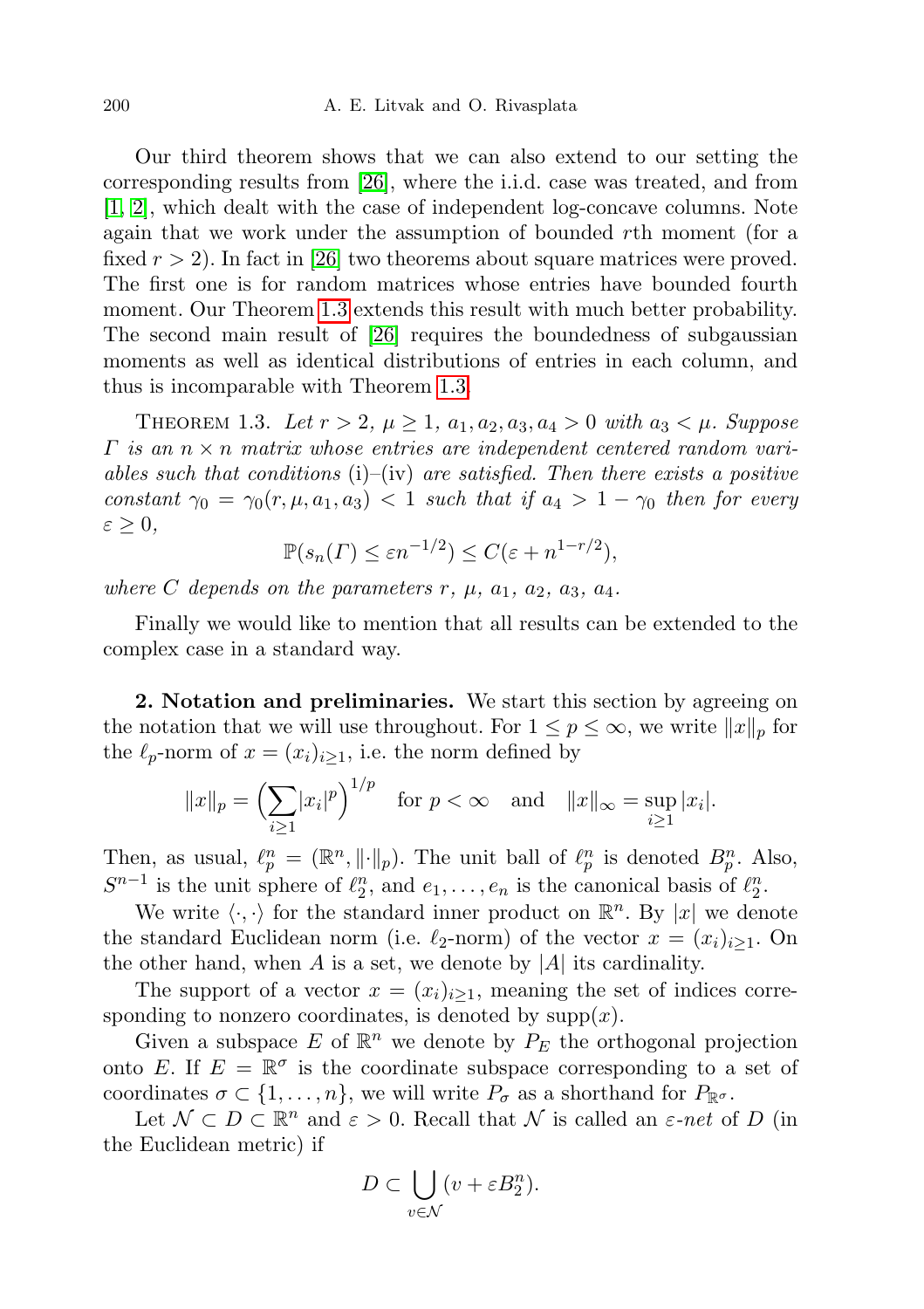In case D is the unit sphere  $S^{n-1}$  or the unit ball  $B_2^n$ , a well known volumetric argument (see for instance [\[23,](#page-22-15) Lemma 2.6]) establishes that for each  $\varepsilon > 0$ there is an  $\varepsilon$ -net N of D with cardinality  $|\mathcal{N}| \leq (1+2/\varepsilon)^n$ .

**2.1. Singular values.** Suppose  $\Gamma$  is an  $N \times n$  matrix with real entries. The singular values of  $\Gamma$ , denoted  $s_k(\Gamma)$ , are the eigenvalues of the  $n \times n$ The singular values of I, denoted  $s_k(I)$ , are the eigenvalues of the  $n \times n$  matrix  $\sqrt{\Gamma^t \Gamma}$ , arranged in decreasing order. It is immediate that the singular values are all non-negative, and further the number of nonzero singular values of  $\Gamma$  equals the rank of  $\Gamma$ .

The largest singular value  $s_1(\Gamma)$  and the smallest singular value  $s_n(\Gamma)$  are particularly important. They may be equivalently given by the expressions

<span id="page-6-0"></span>
$$
s_1(\Gamma) = ||\Gamma : \ell_2^n \to \ell_2^N|| = \sup\{|Tx| : |x| = 1\},
$$
  

$$
s_n(\Gamma) = \inf\{|Tx| : |x| = 1\}.
$$

In particular for every vector  $x \in \mathbb{R}^n$  one has

$$
(2) \t\t s_n(\Gamma)|x| \leq |\Gamma x| \leq s_1(\Gamma)|x|.
$$

Note that the estimate on the left-hand side becomes trivial if  $s_n(\Gamma) = 0$ . On the other hand, when  $s_n(\Gamma) > 0$  the matrix  $\Gamma$  is a bijection on its image, and can be regarded as an embedding from  $\ell_2^n$  into  $\ell_2^N$ , with [\(2\)](#page-6-0) providing an estimate for the distortion of the norms under Γ.

To estimate the smallest singular number, we will be using the following equivalence, which clearly holds for every matrix  $\Gamma$  and every  $\lambda \geq 0$ :

<span id="page-6-1"></span>(3) 
$$
s_n(\Gamma) \leq \lambda \iff \exists x \in S^{n-1} : |\Gamma x| \leq \lambda.
$$

2.2. Subgaussian random variables. All random quantities appearing in this work are defined on the same underlying probability space  $(\Omega, \mathcal{A}, \mathbb{P})$ . We will present estimates for the smallest singular value of matrices whose entries are independent random variables satisfying certain assumptions. Our results are valid for a large class of matrices which includes, in particular, those whose entries are subgaussian random variables.

A (real-valued) random variable X is called *subgaussian* when there exists a positive constant b such that for every  $t \in \mathbb{R}$ ,

$$
\mathbb{E} \, e^{tX} \le e^{b^2 t^2/2}.
$$

When this condition is satisfied with a particular value of  $b > 0$ , we also say that X is b-subgaussian, or subgaussian with parameter b. The minimal b in this capacity is called the subgaussian moment of X.

It is an easy consequence of this definition that if  $X$  is b-subgaussian, then  $\mathbb{E}(X) = 0$  and  $\text{Var}(X) \leq b^2$ . Thus all subgaussian random variables are centered. The next proposition presents well-known equivalent conditions for a centered random variable to be subgaussian.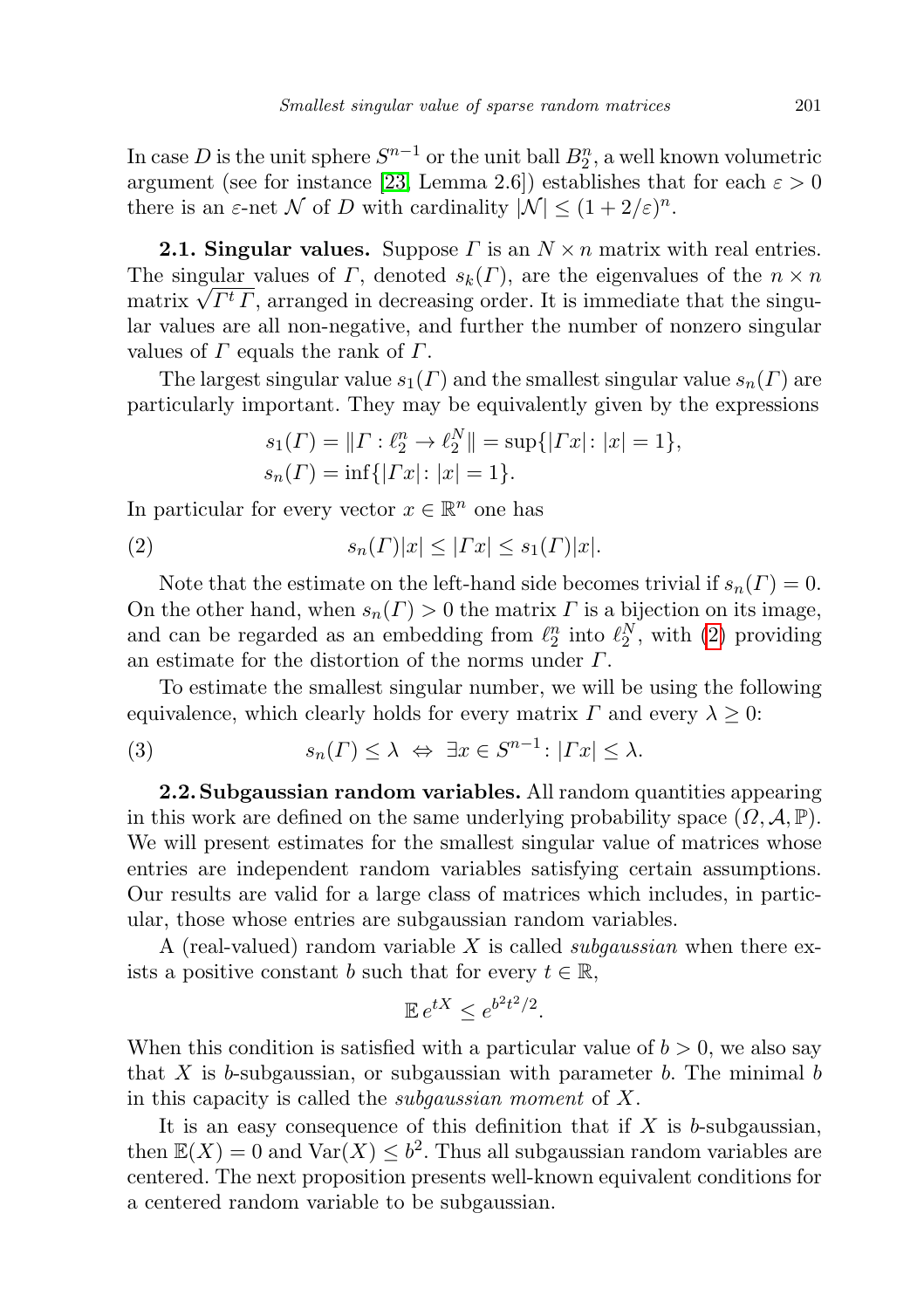PROPOSITION 2.1. For a centered random variable  $X$ , the following statements are equivalent:

(1)  $\exists b > 0, \forall t \in \mathbb{R}, \mathbb{E} e^{tX} \leq e^{b^2t^2/2},$ (2)  $\exists b > 0, \forall \lambda > 0, \mathbb{P}(|X| \geq \lambda) \leq 2e^{-\lambda^2/b^2}$ , (2)  $\exists b > 0, \forall p \ge 1, (\mathbb{E}|X|^p)^{1/p} \le b\sqrt{p},$ (4)  $\exists c > 0, \mathbb{E} e^{cX^2} < +\infty$ .

Two important examples of subgaussian random variables are the centered Gaussian variables themselves and the symmetric Bernoulli  $\pm 1$  random variables. In general, any centered and bounded random variable is subgaussian.

We point out that, as a consequence of the subgaussian tail estimate, the norm of a matrix whose entries are independent subgaussian random the norm of a matrix whose entries are independent subgaussian random<br>variables is of the order of  $\sqrt{N}$  with high probability. Namely, the following proposition holds (see e.g. [\[18,](#page-22-9) Fact 2.4], where this was shown for symmetric random variables; the case of centered ones is essentially the same).

PROPOSITION 2.2. Let  $N \geq n \geq 1$  be positive integers. Suppose  $\Gamma$  is an  $N \times n$  matrix whose entries are independent subgaussian random variables with subgaussian parameters uniformly bounded above by b. Then there are positive constants c, C (depending only on b) such that for every  $t > C$ ,

$$
\mathbb{P}(\|T\| > t\sqrt{N}) \le e^{-ct^2N}.
$$

2.3. Compressible and incompressible vectors. As equivalence [\(3\)](#page-6-1) suggests, to estimate the smallest singular value of  $\Gamma$  we estimate the norm  $|Tx|$  for vectors  $x \in S^{n-1}$ . More precisely, we will estimate  $|Tx|$  individually for vectors in an appropriately chosen  $\varepsilon$ -net and, as usual, we use the union bound. In the case of "tall" matrices just one single  $\varepsilon$ -net is enough for this approximation method to work; but in the case of "almost square" matrices, as well as for square matrices, we will need to split the sphere into two parts according to whether the vector  $x$  is compressible or incompressible, in the sense that we now define.

Let  $m \leq n$  and  $\rho \in (0, 1)$ . A vector  $x \in \mathbb{R}^n$  is called

- *m-sparse* if  $|\text{supp}(x)| \leq m$ , that is, x has at most m nonzero entries;
- $(m, \rho)$ -compressible if it is within Euclidean distance  $\rho$  of the set of all m-sparse vectors;
- $(m, \rho)$ -incompressible if it is not  $(m, \rho)$ -compressible.

The sets of sparse, compressible, and incompressible vectors will be denoted, respectively,  $\text{Sparse}(m)$ ,  $\text{Comp}(m, \rho)$ , and  $\text{Incomp}(m, \rho)$ . The idea to split the Euclidean sphere into two parts goes back to Kashin's work [\[15\]](#page-22-16) on orthogonal decomposition of  $\ell_1^{2n}$ , where the splitting was defined using the ratio of  $\ell_2$  and  $\ell_1$  norms. This idea was recently used by Schechtman ([\[28\]](#page-22-17)) in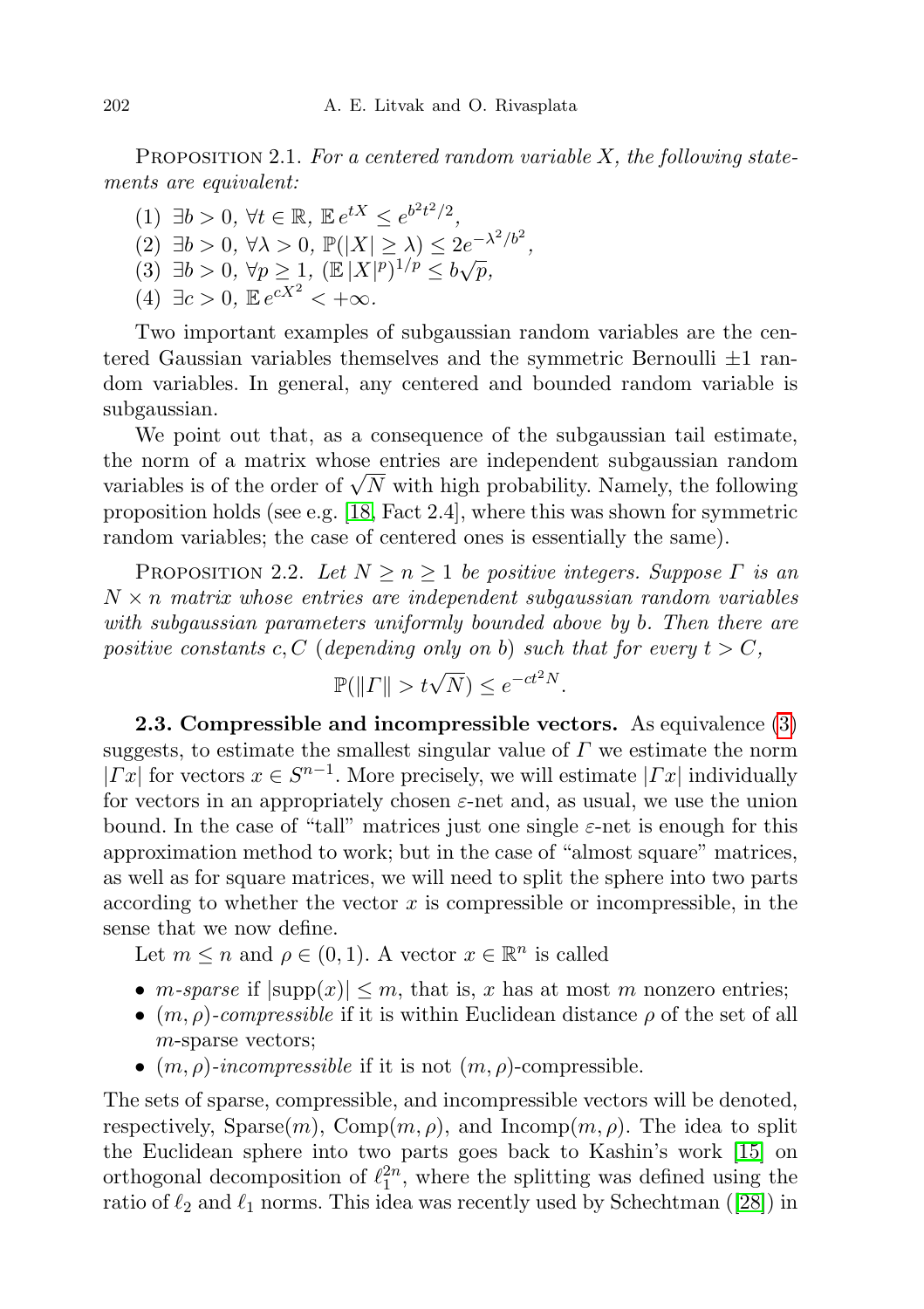the same context. The splitting of the sphere essentially as described above appeared in [\[18,](#page-22-9) [19\]](#page-22-18) and was later used in many works (e.g. in [\[26,](#page-22-11) [27\]](#page-22-12)).

It is clear from these definitions that, for a vector  $x$ , the following holds:

<span id="page-8-2"></span>(4) 
$$
x \in \text{Comp}(m, \rho) \Leftrightarrow \exists \sigma \subset \{1, ..., n\}, |\sigma^c| \leq m : |P_{\sigma}x| \leq \rho,
$$
  
\n $x \in \text{Incomp}(m, \rho) \Leftrightarrow \forall \sigma \subset \{1, ..., n\}, |\sigma^c| \leq m : |P_{\sigma}x| > \rho.$ 

2.4. Two more results. Here we formulate two results, which will be used in the next section. The first one is a quantitative version of the Central Limit Theorem (CLT), called the Berry–Esséen inequality. The second one is a general form of the Paley–Zygmund inequality (see e.g. [\[18,](#page-22-9) Lemma  $3.5$ ].

<span id="page-8-1"></span>THEOREM 2.3 (Berry–Esséen CLT). Let  $2 < r \leq 3$ . Let  $\zeta_1, \ldots, \zeta_n$  be  $independent\ centered\ random\ variables\ with\ finite\ rth\ moments\ and\ set\ \sigma^2:=$  $\sum_{k=1}^{n} \mathbb{E} |\zeta_k|^2$ . Then for all  $t \in \mathbb{R}$ ,

$$
\left|\mathbb{P}\left(\frac{1}{\sigma}\sum_{k=1}^n\zeta_k\leq t\right)-\mathbb{P}(g\leq t)\right|\leq \frac{C}{\sigma^r}\sum_{k=1}^n\mathbb{E}|\zeta_k|^r,
$$

where  $g \sim \mathcal{N}(0, 1)$  and C is an absolute constant.

REMARKS. 1. The standard form of Berry–Esséen inequality requires finite 3rd moment (i.e., it is usually stated for  $r = 3$ ; see e.g. [\[11,](#page-22-19) p. 544] or [\[21,](#page-22-20) p. 300]). The form used here is from [\[24\]](#page-22-21) (see Theorem 5.7 there).

2. If  $r > 3$ , then clearly we have boundedness of 3rd moment for free, and in this case we use the standard form of the Berry–Esséen inequality  $(i.e., with r = 3).$ 

<span id="page-8-0"></span>LEMMA 2.4 (Paley–Zygmund inequality). Let  $p \in (1,\infty)$ ,  $q = p/(p-1)$ . Let  $f \geq 0$  be a random variable with  $\mathbb{E} f^{2p} < \infty$ . Then for every  $0 \leq \lambda \leq$  $\sqrt{\mathbb{E} f^2}$  we have

$$
\mathbb{P}(f > \lambda) \ge \frac{(\mathbb{E} f^2 - \lambda^2)^q}{(\mathbb{E} f^{2p})^{q/p}}.
$$

3. Small ball probabilities for random sums. In this section we gather auxiliary results related to random sums, their small ball probabilities, etc., which are needed later. In fact, we adjust corresponding results from [\[18\]](#page-22-9) and [\[26\]](#page-22-11) to our setting. These results are also of independent interest. We provide proofs for the sake of completeness.

<span id="page-8-3"></span>The following lemma provides a lower bound on the small ball probability of a random sum. Its proof follows the steps of [\[18,](#page-22-9) Lemma 3.6] with the appropriate modification to deal with centered (rather than symmetric) random variables, to remove the assumption that the variances are uniformly bounded from below, and to replace the condition of finite 3rd moments by finite *r*th moments  $(r > 2)$ .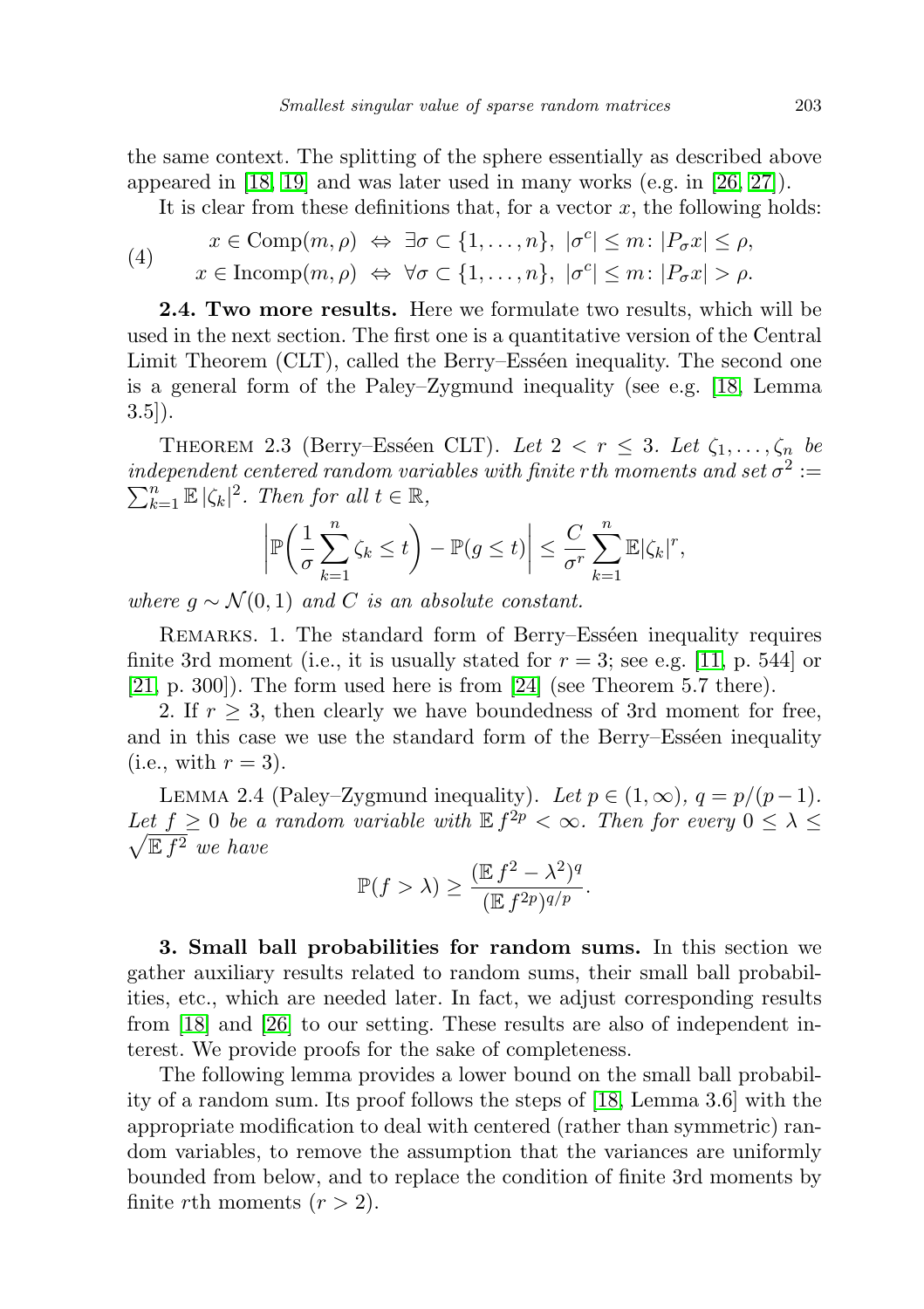LEMMA 3.1. Let  $2 < r \leq 3$  and  $\mu \geq 1$ . Suppose  $\xi_1, \ldots, \xi_n$  are independent centered random variables such that  $\mathbb{E} |\xi_i|^r \leq \mu^r$  for every  $i = 1, \ldots, n$ . Let  $x = (x_i) \in \ell_2$  be such that  $|x| = 1$ . Then for every  $\lambda \geq 0$ ,

$$
\mathbb{P}\Big(\Big|\sum_{i=1}^n \xi_i x_i\Big| > \lambda\Big) \ge \bigg(\frac{[\mathbb{E}\sum_{i=1}^n \xi_i^2 x_i^2 - \lambda^2]_+}{8\mu^2}\bigg)^{r/(r-2)}.
$$

Proof. Define  $f = |\sum_{i=1}^n \xi_i x_i|$ . Let  $\varepsilon_1, \ldots, \varepsilon_n$  be independent symmetric Bernoulli  $\pm 1$  random variables, which are also independent of  $\xi_1, \ldots, \xi_n$ . Using the symmetrization inequality [\[17,](#page-22-22) Lemma 6.3], and applying Khinchin's inequality, we obtain

$$
\mathbb{E} f^r \le 2^r \mathbb{E} \left| \sum_{i=1}^n \varepsilon_i \xi_i x_i \right|^r = 2^r \mathbb{E}_{\xi} \mathbb{E}_{\varepsilon} \left| \sum_{i \ge 1} \varepsilon_i \xi_i x_i \right|^r
$$
  

$$
\le 2^r 2^{r/2} \mathbb{E}_{\xi} \left( \sum_{i \ge 1} \xi_i^2 x_i^2 \right)^{r/2}.
$$

Now consider the set

$$
\mathcal{S} := \Big\{ s = (s_i) \in \ell_1 \colon s_i \geq 0 \text{ for every } i \text{ and } \sum_{i \geq 1} s_i = 1 \Big\}.
$$

We define a function  $\varphi : \mathcal{S} \to \mathbb{R}$  by

$$
\varphi(s) = \mathbb{E}_{\xi} \left( \sum_{i \geq 1} \xi_i^2 s_i \right)^{r/2}.
$$

This function is clearly convex, so that

$$
\sup_{s \in \mathcal{S}} \varphi(s) = \sup_{i \ge 1} \varphi(e_i) = \sup_{i \ge 1} \mathbb{E}_{\xi} (\xi_i^2)^{r/2} \le \mu^r.
$$

Thus  $\mathbb{E} f^r \leq 2^{3r/2} \mu^r$ . On the other hand, using the independence of  $\xi_1, \ldots, \xi_n$ ,

$$
\mathbb{E} f^2 = \mathbb{E} \sum_{i \ge 1} \xi_i^2 x_i^2.
$$

Lemma [2.4](#page-8-0) with  $p = r/2$ ,  $q = r/(r-2)$  implies the desired estimate. ■

The next proposition, which is a consequence of Theorem [2.3,](#page-8-1) allows us to estimate the small ball probability. The proof goes along the same lines as the proof of  $[18,$  Proposition 3.2 (see also  $[20,$  Proposition 3.4), with slight modifications to remove the assumption about variances. Recall that for a subset  $\sigma \subset \{1, \ldots, n\}$ ,  $P_{\sigma}$  denotes the coordinate projection onto  $\mathbb{R}^{\sigma}$ .

<span id="page-9-0"></span>PROPOSITION 3.2. Let  $2 < r \leq 3$  and  $\mu \geq 1$ . Let  $(\xi_i)_{i=1}^n$  be independent centered random variables with  $\mathbb{E} |\xi_i|^r \leq \mu^r$  for all  $i = 1, \ldots, n$ . There is a universal constant  $c > 0$  such that: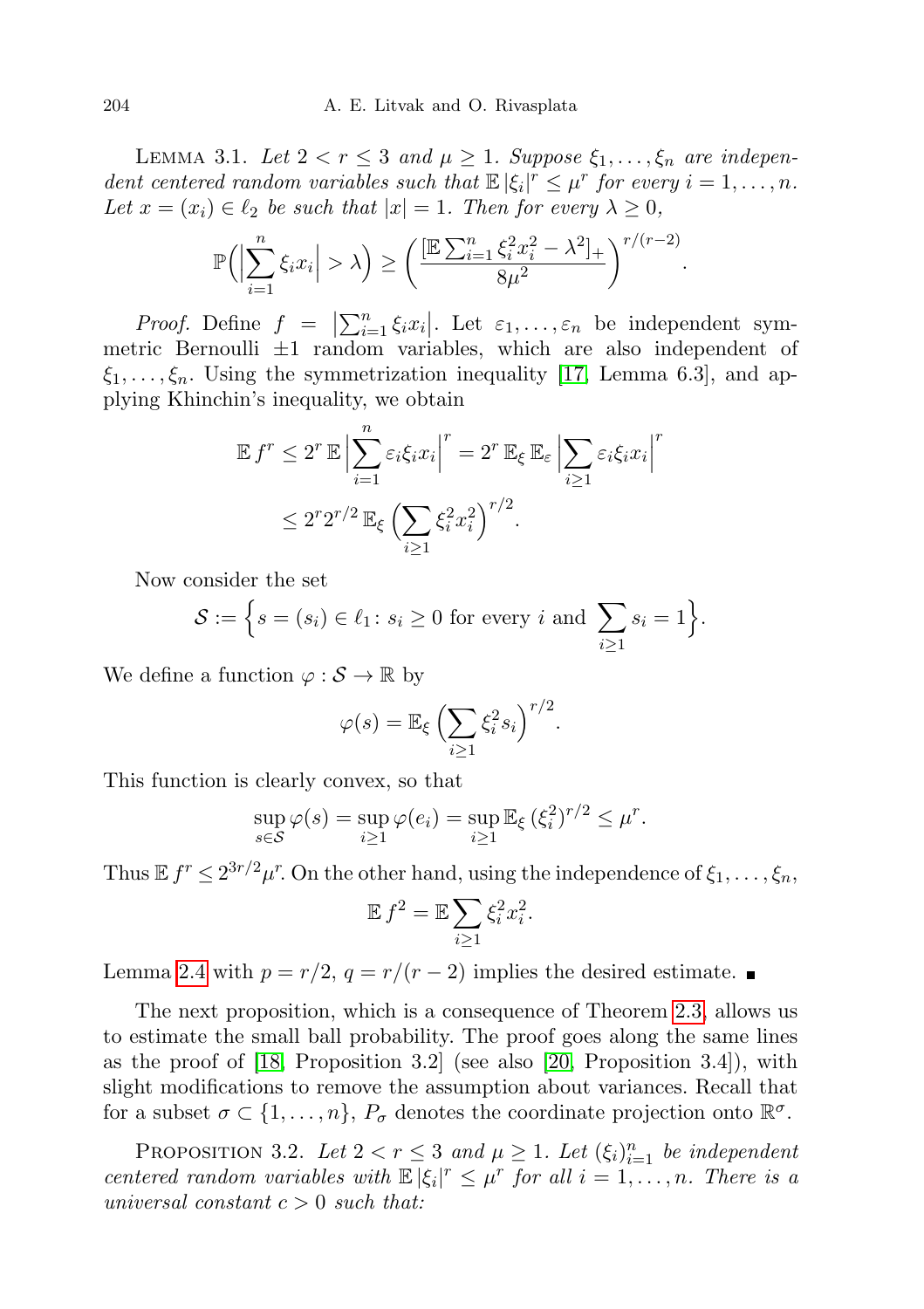(a) For every 
$$
a < b
$$
 and every  $x = (x_i) \in \mathbb{R}^n$  with  $A := \sqrt{\mathbb{E} \sum_{i=1}^n \xi_i^2 x_i^2} > 0$ ,  

$$
\mathbb{P}\left(a \le \sum_{i=1}^n \xi_i x_i < b\right) \le \frac{b-a}{\sqrt{2\pi}A} + c \left(\frac{\|x\|_r}{A} \mu\right)^r.
$$

(b) For every 
$$
t > 0
$$
, every  $x = (x_i) \in \mathbb{R}^n$  and every  $\sigma \subset \{1, ..., n\}$  with  
\n
$$
A_{\sigma} := \sqrt{\mathbb{E} \sum_{i \in \sigma} \xi_i^2 x_i^2} > 0,
$$
\n
$$
\sup_{v \in \mathbb{R}} \mathbb{P} \Big( \Big| \sum_{i=1}^n x_i \xi_i - v \Big| < t \Big) \le \frac{2t}{\sqrt{2\pi} A_{\sigma}} + c \Big( \frac{\|P_{\sigma} x\|_r}{A_{\sigma}} \mu \Big)^r.
$$

The next corollary gives an estimate on the small ball probability in the spirit of [\[26,](#page-22-11) Corollary 2.10].

<span id="page-10-1"></span>COROLLARY 3.3. Let  $2 < r \leq 3$  and  $\mu \geq 1$ . Let  $\xi_1, \ldots, \xi_n$  be independent centered random variables with  $\mathbb{E} |\xi_i|^r \leq \mu^r$  for every  $i = 1, \ldots, n$ . Suppose  $x = (x_i) \in \mathbb{R}^n$  and  $\sigma \subset \{1, \ldots, n\}$  are such that  $A \leq |x_i| \leq B$  and  $\mathbb{E}\xi_i^2 \geq 1$ for all  $i \in \sigma$ . Then for all  $t \geq 0$ ,

$$
\sup_{v \in \mathbb{R}} \mathbb{P}\Big(\Big|\sum_{i=1}^n x_i \xi_i - v\Big| < t\Big) \le \frac{C}{|\sigma|^{\frac{r}{2}-1}} \bigg(\frac{t}{A} + \mu^r \bigg(\frac{B}{A}\bigg)^r\bigg),
$$

where  $C > 0$  is an absolute constant.

*Proof.* By the assumptions on the coordinates of x we have

$$
A_{\sigma}^{2} := \mathbb{E} \sum_{i \in \sigma} \xi_{i}^{2} x_{i}^{2} \geq |\sigma| A^{2}
$$

and

$$
||P_{\sigma}x||_{r}^{r} = \sum_{i \in \sigma} |x_{i}|^{r} \leq |\sigma|B^{r}.
$$

Then, by Proposition [3.2\(](#page-9-0)b),

$$
\sup_{v \in \mathbb{R}} \mathbb{P}\Big(\Big|\sum_{i=1}^n x_i \xi_i - v\Big| < t\Big) \le \sqrt{\frac{2}{\pi}} \frac{t}{A|\sigma|^{1/2}} + c\mu^r \frac{B^r|\sigma|}{A^r|\sigma|^{r/2}} \le \frac{C}{|\sigma|^{r/2-1}} \left(\frac{t}{A} + \mu^r \left(\frac{B}{A}\right)^r\right). \blacksquare
$$

We need the following lemma proved in [\[26,](#page-22-11) Lemma 3.4].

<span id="page-10-0"></span>LEMMA 3.4. Let  $\gamma, \rho \in (0,1)$ , and let  $x \in \text{Incomp}(\gamma n, \rho)$ . Then there exists a set  $\sigma = \sigma_x \subset \{1, \ldots, n\}$  of cardinality  $|\sigma| \geq \frac{1}{2}\rho^2 \gamma n$  and such that for all  $k \in \sigma$ ,

$$
\frac{\rho}{\sqrt{2n}} \le |x_k| \le \frac{1}{\sqrt{\gamma n}}.
$$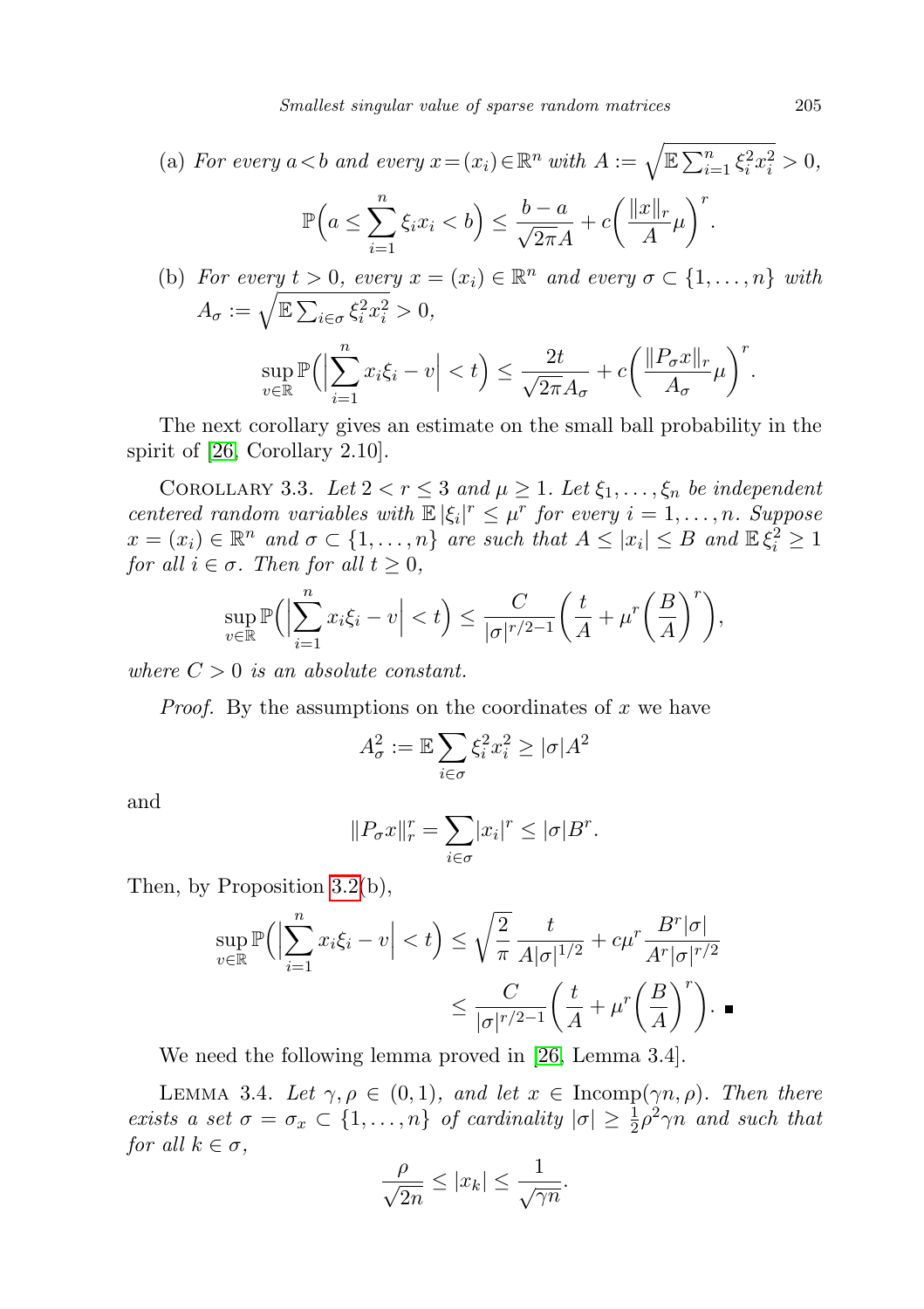The next lemma is a version of [\[26,](#page-22-11) Lemma 3.7], modified in order to remove the assumption "variances  $\geq 1$ ".

<span id="page-11-1"></span>LEMMA 3.5. Let  $2 < r \leq 3$  and  $\mu \geq 1$ . Let  $\xi_1, \ldots, \xi_n$  be independent centered random variables with  $\mathbb{E} |\xi_i|^r \leq \mu^r$  for every i. Suppose  $\overline{\sigma} :=$  $\{i: \mathbb{E}\xi_i^2 \geq 1\}$  has cardinality  $|\overline{\sigma}| \geq a_4n$ . Let  $\gamma, \rho \in (0,1)$ , and consider a vector  $x \in \text{Incomp}(\gamma n, \rho)$ . Assuming that  $a_4 + \frac{1}{2}$  $\frac{1}{2}\rho^2\gamma > 1$  we have for every  $t \geq 0$ ,

$$
\sup_{v \in \mathbb{R}} \mathbb{P}\Big(\Big|\sum_{i=1}^n x_i \xi_i - v\Big| < t\Big) \leq c (t n^{(3-r)/2} + \mu^r n^{(2-r)/2}),
$$

where c is a positive constant which depends on  $\gamma$ ,  $\rho$ ,  $a_4$ , and r.

*Proof.* Let  $\sigma_x$  be the set of spread coefficients of x from Lemma [3.4,](#page-10-0) so that  $|\sigma_x| \geq \frac{1}{2}\rho^2 \gamma n$ . Set  $\sigma := \overline{\sigma} \cap \sigma_x$ . Then

$$
|\sigma| = |\overline{\sigma}| + |\sigma_x| - |\overline{\sigma} \cup \sigma_x| \ge a_4 n + \frac{1}{2}\rho^2 \gamma n - n =: c_0 n.
$$

By the construction, for every  $i \in \sigma$  we have

$$
\frac{\rho}{\sqrt{2n}} \le |x_i| \le \frac{1}{\sqrt{\gamma n}}.
$$

Applying Corollary [3.3](#page-10-1) we obtain

$$
\sup_{v \in \mathbb{R}} \mathbb{P}\Big(\Big|\sum_{i=1}^n x_i \xi_i - v\Big| < t\Big) \le \frac{C}{|\sigma|^{r/2 - 1}} \Big(\frac{\sqrt{2nt}}{\rho} + \mu^r \Big(\frac{\sqrt{2}}{\rho \sqrt{\gamma}}\Big)^r \Big) \\
\le \frac{C}{(c_0 n)^{r/2 - 1}} \Big(\frac{\sqrt{2nt}}{\rho} + \mu^r \Big(\frac{\sqrt{2}}{\rho \sqrt{\gamma}}\Big)^r \Big) \\
\le c (tn^{(3-r)/2} + \mu^r n^{(2-r)/2}).
$$

4. "Tall" matrices (proof of Theorem [1.1\)](#page-4-1). In this section we prove Theorem [1.1,](#page-4-1) which establishes an estimate on the smallest singular value for "tall" random matrices, meaning matrices whose aspect ratio  $n/N$  is bounded above by a small positive constant (independent of n and  $N$ ). It is important to notice that Theorem [1.1](#page-4-1) uses only conditions (i)–(iii), i.e. no condition on the rows is required here.

The proof depends upon an estimate on the norm  $|Tx|$  for a fixed vector x, which is provided by the following proposition.

<span id="page-11-0"></span>PROPOSITION 4.1. Let  $1 \leq n \leq N$  be positive integers. Suppose  $\Gamma$  is a matrix of size  $N \times n$  whose entries are independent centered random variables satisfying conditions (i)–(iii) for some  $2 < r \leq 3$ ,  $\mu \geq 1$  and  $a_1, a_2, a_3 > 0$ with  $a_3 < \mu$ . Then for every  $x \in S^{n-1}$  we have

$$
\mathbb{P}(|Tx| \le b_1 \sqrt{N}) \le e^{-b_2 N},
$$

where  $b_1, b_2 > 0$  depend only on  $\mu$ ,  $a_3$  and  $r$ .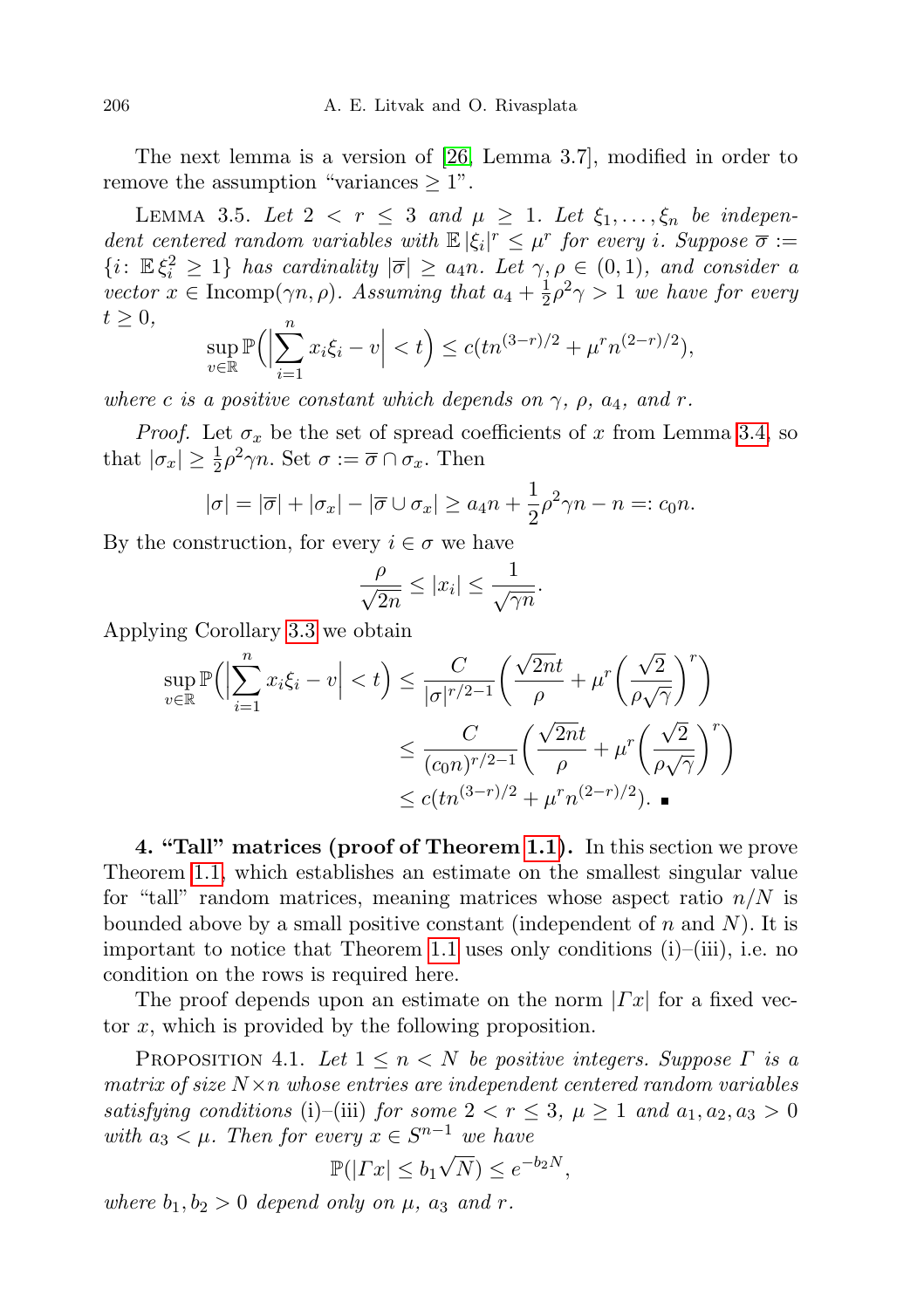REMARK. Our proof shows that

$$
b_1 = \frac{a_3^4}{2^5 \mu^2} \left(\frac{a_3^2}{2^5 \mu^2}\right)^{r/(r-2)}, \quad b_2 = \frac{a_3^2}{2^3 \mu^2} \left(\frac{a_3^2}{2^5 \mu^2}\right)^{r/(r-2)}
$$

We postpone the proof of this technical result to the last section, so that we may keep the flow of our exposition uninterrupted.

*Proof of Theorem [1.1.](#page-4-1)* Passing to  $r_0 = \min\{3, r\}$  we may assume without loss of generality that  $r \leq 3$ . √

Let  $t \geq 0$  and  $\Omega_0 := \{\omega : ||\Gamma|| \leq a_1\}$  $[N]$ . By  $(3)$  it is enough to estimate the probability of the event

$$
E := \{ \omega \colon \exists x \in S^{n-1} : |Tx| \le t\sqrt{N} \}.
$$

To this end we use the inclusion  $E \subset (E \cap \Omega_0) \cup \Omega_0^c$  and the union bound.

To estimate  $\mathbb{P}(E \cap \Omega_0)$ , let  $0 < \varepsilon \leq 1$ , and let N be an  $\varepsilon$ -net of  $S^{n-1}$ with cardinality  $|\mathcal{N}| \leq (3/\varepsilon)^n$ . For any  $x \in S^{n-1}$  we can find  $y \in \mathcal{N}$  such that  $|x-y| \leq \varepsilon$ . If further x satisfies  $|Tx| \leq t\sqrt{N}$ , then the corresponding y satisfies

(5) 
$$
|Ty| \leq |Tx| + ||T|| \cdot |y - x| \leq t\sqrt{N} + \varepsilon a_1 \sqrt{N} = (t + \varepsilon a_1)\sqrt{N}.
$$

Taking  $\varepsilon = \min\{1, t/a_1\}$ , we see that for each  $x \in S^{n-1}$  satisfying  $\left|\Gamma x\right| \leq$  $t\sqrt{N}$  there is a corresponding  $y\in\mathcal{N}$  such that  $|x-y|\leq\varepsilon$  and  $|\Gamma y|\leq 2t\sqrt{N}$ . Hence, using the union bound, setting  $t = b_1/2$  and using Proposition [4.1,](#page-11-0) one has

$$
\mathbb{P}(E \cap \Omega_0) \le \sum_{y \in \mathcal{N}} \mathbb{P}(|\Gamma y| \le 2t\sqrt{N}) \le |\mathcal{N}|e^{-b_2N} \le \left(\frac{3}{\varepsilon}\right)^n e^{-b_2N},
$$

where  $b_1$  and  $b_2$  are as in Proposition [4.1.](#page-11-0) Thus

$$
\mathbb{P}(E \cap \Omega_0) \le \exp\left(-\frac{b_2 N}{2}\right)
$$

as long as

$$
\left(\frac{3}{\varepsilon}\right)^n \le \exp\biggl(\frac{b_2N}{2}\biggr).
$$

Bearing in mind that  $N = (1 + \delta)n$ , we can see that the last condition is satisfied if

(6) 
$$
\delta \ge \delta_0 := \max\left\{\frac{2}{b_2}\ln\left(\frac{6a_1}{b_1}\right), \frac{2}{b_2}\ln 3\right\}.
$$

To finish, we use  $\mathbb{P}(E) \leq \mathbb{P}(E \cap \Omega_0) + \mathbb{P}(\Omega_0^c)$  with the estimate for  $\mathbb{P}(E \cap \Omega_0)$ just obtained and the estimate  $\mathbb{P}(\Omega_0^c) \leq e^{-a_2 N}$  coming from condition (ii).

.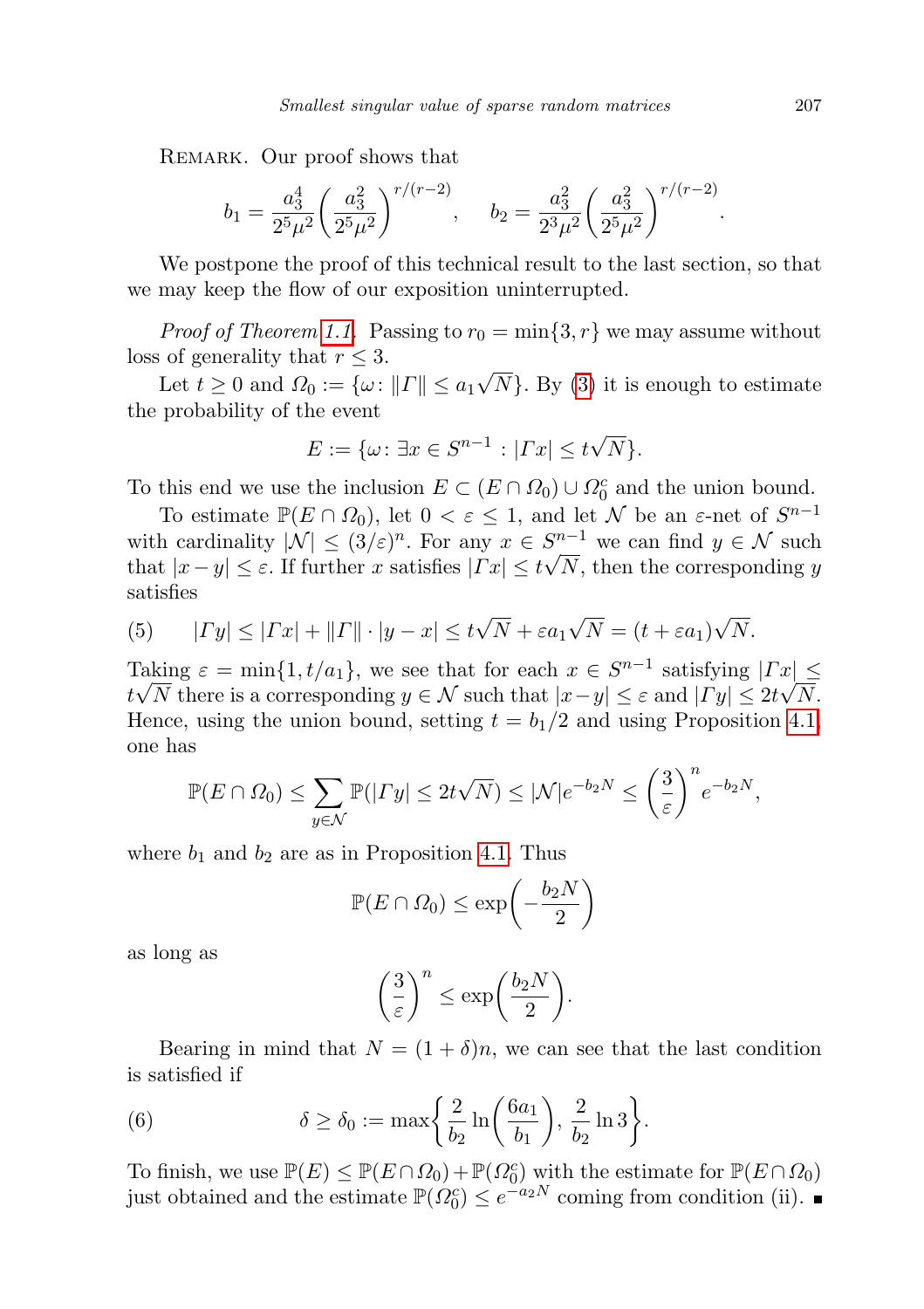5. "Almost square" matrices (proof of Theorem [1.2\)](#page-4-0). In this section we prove Theorem [1.2.](#page-4-0) We will be using all conditions (i) through (iv). The two key ingredients for the proof of this theorem are Proposition [4.1](#page-11-0) and Proposition [3.2.](#page-9-0)

*Proof of Theorem [1.2.](#page-4-0)* Passing to  $r_0 = \min\{3, r\}$  we may assume without loss of generality that  $r \leq 3$ .

Consider the event

$$
E := \{ \omega \colon \exists x \in S^{n-1} \colon |Tx| \le t\sqrt{N} \}.
$$

By equivalence [\(3\)](#page-6-1) we are to estimate  $\mathbb{P}(E)$  with an appropriate value of t (which will be specified later).

We split the set E into two sets  $E_C$  and  $E_I$  defined as follows:

$$
E_C = \{ \omega \colon \exists x \in S^{n-1} \cap \text{Comp}(m, \rho) \colon |Tx| \le t\sqrt{N} \},
$$
  
\n
$$
E_I = \{ \omega \colon \exists x \in S^{n-1} \cap \text{Incomp}(m, \rho) \colon |Tx| \le t\sqrt{N} \},
$$

where  $m \leq n$  and  $\rho \in (0, 1)$  will be specified later.

Define  $\Omega_0 := \{\omega: ||\Gamma|| \le a_1\sqrt{N}\}$ . We will estimate  $\mathbb{P}(E)$  using the union bound in the inclusion

<span id="page-13-1"></span>(7) 
$$
E \subset (E_C \cap \Omega_0) \cup (E_I \cap \Omega_0) \cup \Omega_0^c.
$$

Our proof will require that  $t \leq 1$  (which will be satisfied once we choose t, see [\(22\)](#page-17-0) below); and furthermore that t and  $\rho$  satisfy

<span id="page-13-0"></span>
$$
\frac{2t}{a_1} \le \rho \le \frac{1}{4}.
$$

CASE 1: Probability of  $E_C \cap \Omega_0$ . We work on the set Comp $(m, \rho)$ , where  $m \leq n$  and  $\rho \in (0,1)$  will be specified later.

Given  $x \in S^{n-1} \cap \text{Comp}(m, \rho)$ , choose  $y \in \text{Sparse}(m)$  so that  $|y - x| \leq \rho$ . It is clear that we may choose such the y in  $B_2^n$  (and thus  $1 - \rho \le |y| \le 1$ ). Note that on  $\Omega_0$  we have  $||\Gamma|| \le a_1 \sqrt{N}$ . Thus if x satisfies  $|\Gamma x| \le t \sqrt{N}$  then

$$
|\Gamma y| \leq |\Gamma x| + ||\Gamma|| \cdot |y - x| \leq t\sqrt{N} + a_1\rho\sqrt{N} = (t + a_1\rho)\sqrt{N}.
$$

Let N be a  $\rho$ -net in the set  $B_2^n \cap \text{Sparse}(m)$ . We may choose it with cardinality

$$
|\mathcal{N}| \le {n \choose m} \left(\frac{3}{\rho}\right)^m \le \left(\frac{en}{m}\right)^m \left(\frac{3}{\rho}\right)^m = \left(\frac{3en}{\rho m}\right)^m.
$$

For  $y \in B_2^n \cap \text{Sparse}(m)$  chosen above, let  $v \in \mathcal{N}$  be such that  $|v - y| \le \rho$ . We observe that, by  $(8)$ ,

$$
|v| \ge |y| - \rho \ge 1 - 2\rho \ge \frac{1}{2},
$$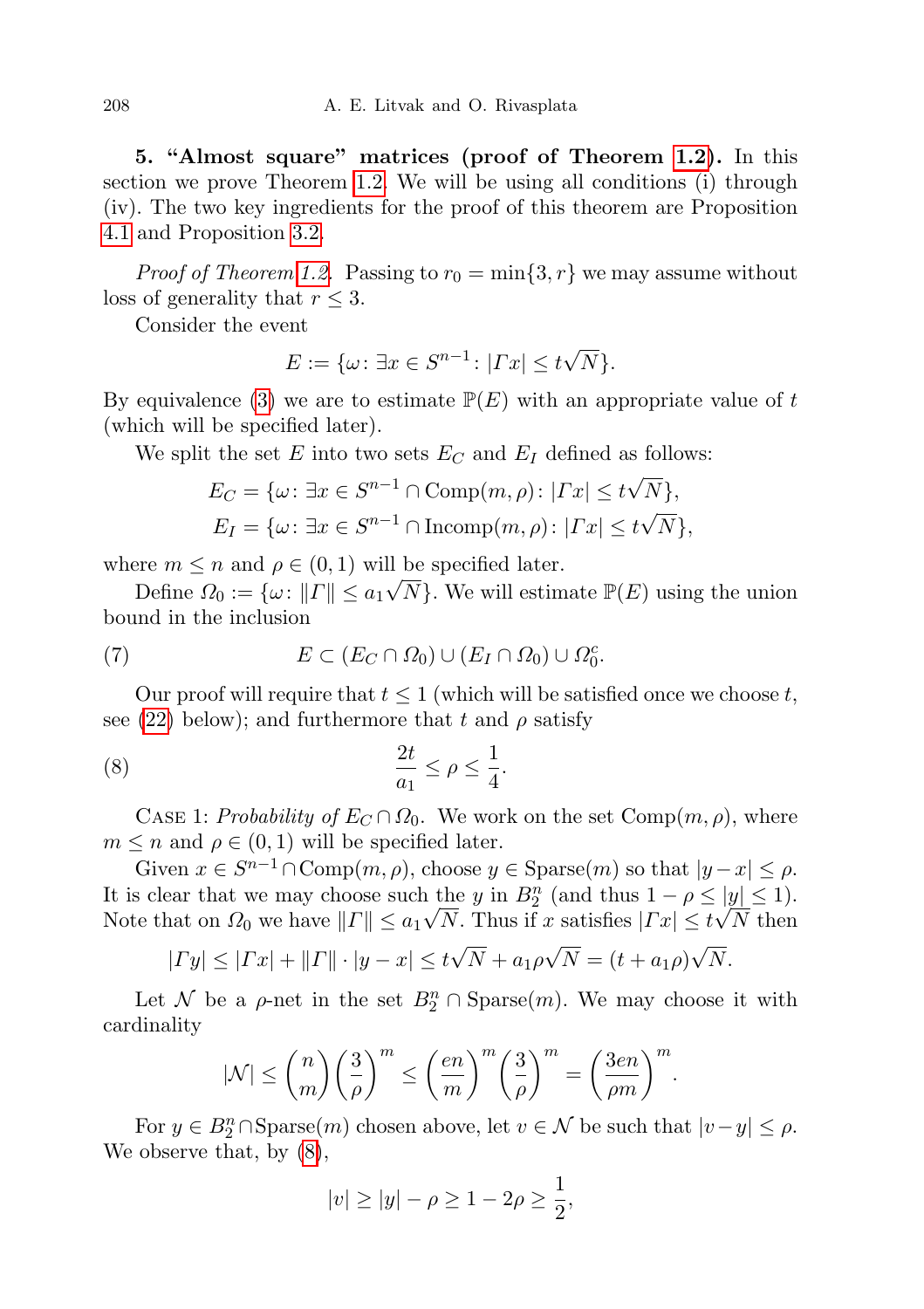and, by another use of [\(8\)](#page-13-0),

$$
|\Gamma v| \le |\Gamma y| + ||\Gamma|| \cdot |v - y| \le (t + a_1 \rho) \sqrt{N} + \rho a_1 \sqrt{N}
$$
  
=  $(t + 2a_1 \rho) \sqrt{N} \le \frac{5a_1 \rho}{2} \sqrt{N} \le 5a_1 \rho \sqrt{N} |v|.$ 

Hence

<span id="page-14-1"></span>(9) 
$$
\mathbb{P}(E_C \cap \Omega_0) \leq \mathbb{P}(\exists v \in \mathcal{N} : |Tv| \leq 5a_1 \rho \sqrt{N}|v|)
$$

$$
\leq \sum_{v \in \mathcal{N}} \mathbb{P}(|Tv| \leq 5a_1 \rho \sqrt{N}|v|).
$$

Using Proposition [4.1,](#page-11-0) we obtain

<span id="page-14-0"></span>
$$
\mathbb{P}(|\Gamma v| \le 5a_1 \rho \sqrt{N} |v|) \le e^{-b_2 N},
$$

provided that

$$
(10) \t\t 5a_1\rho \le b_1.
$$

We choose

(11) 
$$
\rho := \min \left\{ \frac{1}{4}, \frac{b_1}{5a_1} \right\}
$$

so that both  $(10)$  and the right inequality of  $(8)$  are true. Now, from  $(9)$ ,

<span id="page-14-3"></span><span id="page-14-2"></span>
$$
\mathbb{P}(E_C \cap \Omega_0) \le |\mathcal{N}|e^{-b_2N} \le \left(\frac{3en}{\rho m}\right)^m e^{-b_2N}.
$$

Thus, if

(12) 
$$
m \ln \left( \frac{3en}{\rho m} \right) \le \frac{b_2 N}{2}
$$

then

(13) 
$$
\mathbb{P}(E_C \cap \Omega_0) \leq e^{-b_2 N/2}.
$$

Writing  $m = \gamma n$ , we see that inequality [\(12\)](#page-14-2) is satisfied if

<span id="page-14-5"></span><span id="page-14-4"></span>
$$
\gamma \ln \left( \frac{3e}{\rho \gamma} \right) \le \frac{b_2}{2},
$$

so we choose

(14) 
$$
\gamma = \frac{b_2}{4 \ln(\frac{6e}{\rho b_2})}.
$$

CASE 2: Probability of  $E_I \cap \Omega_0$ . We work on the set Incomp $(m, \rho)$ , where  $\rho$  is defined in [\(11\)](#page-14-3) and  $m = \gamma n$  with  $\gamma$  chosen in [\(14\)](#page-14-4).

For convenience we set  $a := t^{1/(r-2)}/a_1$ . Since  $t \leq 1$  and in view of [\(8\)](#page-13-0), we observe that  $a \leq \rho/2$ . Recall also that on  $\Omega_0$  we have  $||\Gamma|| \leq a_1 \sqrt{N}$ .

Let N be an a-net of  $S^{n-1}$  with cardinality  $|\mathcal{N}| \leq (3/a)^n$ . Let  $x \in \mathbb{R}$  $S^{n-1} \cap \text{Incomp}(m, \rho)$  be such that  $|Tx| \leq t\sqrt{N}$ . Recall that by [\(4\)](#page-8-2) one has  $|P_{\sigma}x| \ge \rho/2$  for every  $\sigma \subset \{1,\ldots,n\}$  with  $|\sigma^c| \le m$ . Then there is  $v \in \mathcal{N}$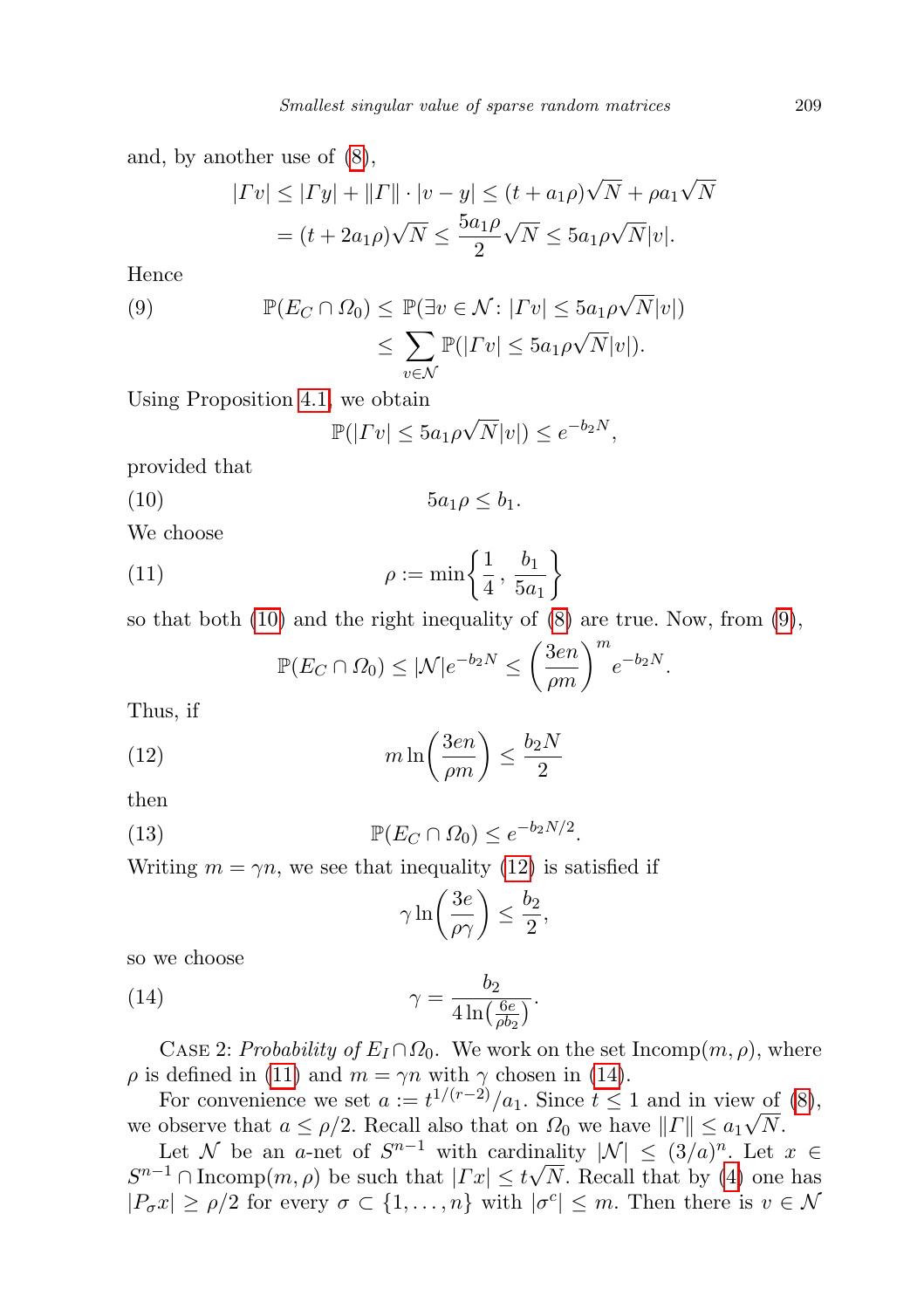such that  $|\Gamma v| \leq 2t$ √ N and with the additional property  $|P_{\sigma}v| \ge \rho/2$  for each  $\sigma \subset \{1, \ldots, n\}$  with  $|\sigma^c| \leq m$ . Indeed, choosing  $v \in \mathcal{N}$  such that  $|x - v| \le a$  and using  $a_1 a = t^{1/(r-2)} \le t$  (which holds by the choice of a), we have

$$
|\Gamma v| \le |\Gamma x| + ||\Gamma|| \cdot |v - x| \le t\sqrt{N} + a_1\sqrt{N}a \le 2t\sqrt{N}
$$

and

<span id="page-15-2"></span>
$$
|P_{\sigma}v| \ge |P_{\sigma}x| - |P_{\sigma}(v-x)| \ge \rho - a \ge \frac{\rho}{2},
$$

where we used the condition  $2a \leq 2t/a_1 \leq \rho$ , required in [\(8\)](#page-13-0).

Denote by A the set of all  $v \in \mathcal{N}$  with the property that for each set  $\sigma \subset \{1, \ldots, n\}$  with  $|\sigma^c| \leq m$  we have  $|P_{\sigma}v| \geq \rho/2$ . Then

(15) 
$$
\mathbb{P}(E_I \cap \Omega_0) \leq \mathbb{P}(\exists v \in \mathcal{A} : |Tv| \leq 2t\sqrt{N}).
$$

Now, for each fixed  $v = (v_i) \in \mathcal{A}$  we have

<span id="page-15-1"></span>(16) 
$$
\mathbb{P}(|Tv|^2 \le 4t^2N) = \mathbb{P}\left(N - \frac{1}{4t^2}|Tv|^2 \ge 0\right)
$$

$$
\le \mathbb{E}\exp\left\{N - \frac{1}{4t^2}|Tv|^2\right\}
$$

$$
= e^N \mathbb{E}\exp\left\{-\frac{1}{4t^2}\sum_{j=1}^N\left|\sum_{i=1}^n\xi_{ji}v_i\right|^2\right\}
$$

$$
= e^N \prod_{j=1}^N \mathbb{E}\exp\left\{-\frac{1}{4t^2}\left|\sum_{i=1}^n\xi_{ji}v_i\right|^2\right\},\
$$

and our goal is to make this last expression small. To estimate the expectations we use the distribution formula:

<span id="page-15-0"></span>(17) 
$$
\mathbb{E} \exp\left\{-\frac{1}{4t^2} \Big|\sum_{i=1}^n \xi_{ji} v_i\Big|^2\right\} = \int_0^1 \mathbb{P}\left(\exp\left\{-\frac{1}{4t^2} \Big|\sum_{i=1}^n \xi_{ji} v_i\Big|^2\right\} > s\right) ds
$$

$$
= \int_0^\infty u e^{-u^2/2} \mathbb{P}\left(\Big|\sum_{i=1}^n \xi_{ji} v_i\Big| < \sqrt{2} \, tu\right) du.
$$

It is now apparent that we need to estimate the quantities

$$
f_j(\lambda) := \mathbb{P}\Big(\Big|\sum_{i=1}^n \xi_{ji} v_i\Big| < \lambda\Big), \quad j \le N.
$$

To this end, note that for each row  $j \in \{1, ..., N\}$  there exists  $\sigma_j \subset$  $\{1,\ldots,n\}$  with cardinality  $|\sigma_j|\geq a_4n$  such that  $\mathbb{E}\xi_{ji}^2\geq 1$  for all  $i\in\sigma_j$ (this is condition (iv)). Also, for each fixed  $v$ , set

$$
\sigma_v := \{i \colon |v_i| > a\}.
$$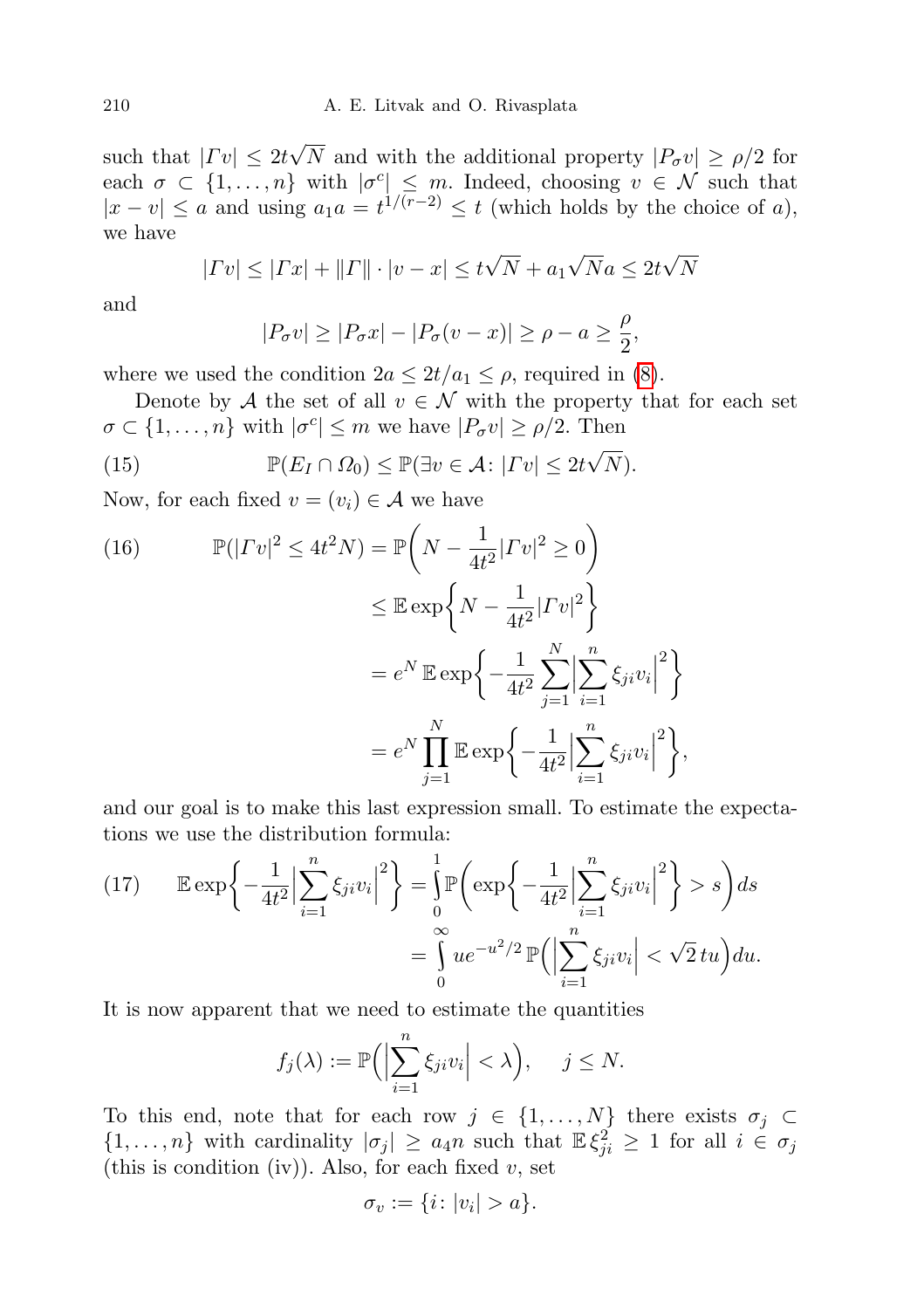Since  $v \in S^{n-1}$  we have  $|\sigma_v| \leq 1/a^2$ . Set  $\overline{\sigma}_j = \sigma_j \setminus \sigma_v$ , and note that

<span id="page-16-0"></span>
$$
|\overline{\sigma}_j| \ge a_4 n - \frac{1}{a^2}.
$$

It follows that  $|\overline{\sigma}_{j}^{c}| \leq (1 - a_{4})n + \frac{1}{a^{2}}$  $\frac{1}{a^2}$ , so to have  $|\overline{\sigma}_j^c| \leq m$  it suffices to require

(18) 
$$
(1 - a_4)n + \frac{1}{a^2} \le m.
$$

Note that [\(18\)](#page-16-0), in particular, implies  $1/a^2 \le a_4 n \le n$ . Recall that  $m = \gamma n$ , where  $\gamma$  was chosen in [\(14\)](#page-14-4). Then inequality [\(18\)](#page-16-0) is satisfied if  $a_4 > 1 - \gamma$ (which is the condition on  $\gamma$  in our Theorem) and

(19) 
$$
t \geq \left(\frac{a_1}{\sqrt{(\gamma + a_4 - 1)n}}\right)^{r-2}.
$$

Now, since  $|\overline{\sigma}_{j}^{c}| \leq m$ , we have  $|P_{\overline{\sigma}_{j}}v| \geq \rho/2$ , and hence

<span id="page-16-1"></span>
$$
A_j^2 := \mathbb{E} \sum_{i \in \overline{\sigma}_j} \xi_{ji}^2 v_i^2 \ge \frac{\rho^2}{4}
$$

(where we have used the property  $\mathbb{E}\xi_{ji}^2 \geq 1$  for  $i \in \sigma_j$ ). Consequently, using Proposition [3.2,](#page-9-0) and keeping in mind  $|v_i| \le a$  for  $i \in \overline{\sigma}_j$ , we get

$$
f_j(\lambda) \le c \left( \frac{\lambda}{\rho} + \frac{\mu^r}{\rho^r} \| P_{\overline{\sigma}_j} v \|_r^r \right) \le c \left( \frac{\lambda}{\rho} + \frac{\mu^r}{\rho^r} \| P_{\overline{\sigma}_j} v \|_{\infty}^{r-2} \cdot | P_{\overline{\sigma}_j} v |^2 \right)
$$
  

$$
\le c \left( \frac{\lambda}{\rho} + \frac{\mu^r a^{r-2}}{\rho^r} \right)
$$

for some absolute constant  $c \geq 1$ . Then, continuing from [\(17\)](#page-15-0) we have

$$
\mathbb{E} \exp \left\{ -\frac{1}{4t^2} \Big| \sum_{i=1}^n \xi_{ji} v_i \Big|^2 \right\} = \int_0^\infty u e^{-u^2/2} f_j(\sqrt{2} \, t u) \, du
$$
  
\n
$$
\leq c \int_0^\infty u e^{-u^2/2} \left( \frac{\sqrt{2} \, t u}{\rho} + \frac{\mu^r a^{r-2}}{\rho^r} \right) du
$$
  
\n
$$
= \frac{c\sqrt{2}t}{\rho} \int_0^\infty u^2 e^{-u^2/2} \, du + \frac{c\mu^r a^{r-2}}{\rho^r} \int_0^\infty u e^{-u^2/2} \, du
$$
  
\n
$$
= \frac{c\sqrt{\pi}t}{\rho} + \frac{c\mu^r t}{\rho^r a_1^{r-2}} = c_3 t,
$$

where

(20) 
$$
c_3 := c \left( \frac{\sqrt{\pi}}{\rho} + \frac{\mu^r}{\rho^r a_1^{r-2}} \right).
$$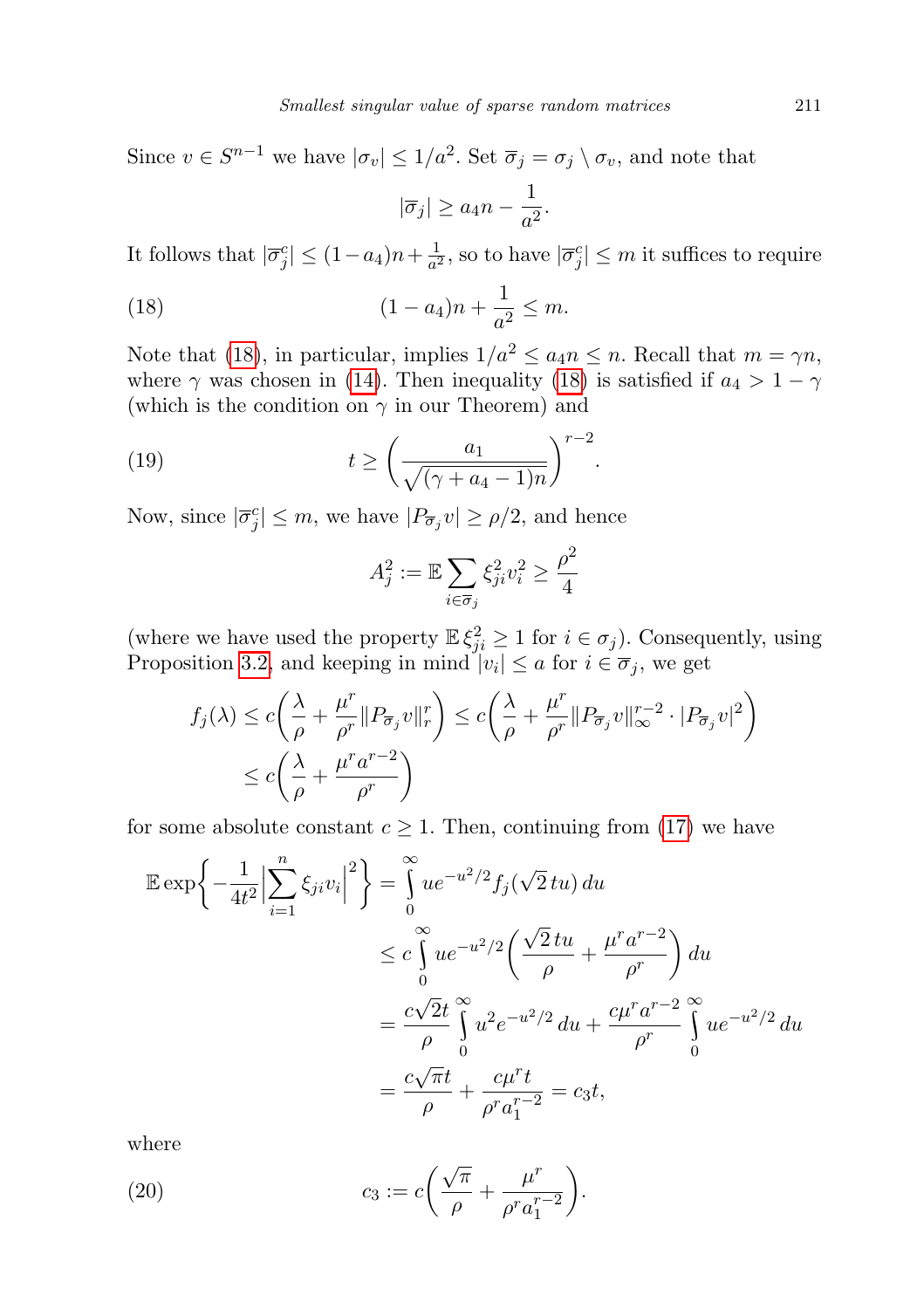Therefore, from [\(16\)](#page-15-1), we get (for each fixed  $v \in \mathcal{A}$ )

<span id="page-17-1"></span>
$$
\mathbb{P}(|Tv| \leq 2t\sqrt{N}) \leq e^N(c_3t)^N = (c_3et)^N,
$$

and from this, in [\(15\)](#page-15-2) we get

$$
\mathbb{P}(E_I \cap \Omega_0) \leq |\mathcal{A}| (c_3 e t)^N \leq \left(\frac{3}{a}\right)^n (c_3 e t)^N = \left(\frac{3a_1}{t}\right)^n (c_3 e t)^N.
$$

Then we can make

(21) 
$$
\mathbb{P}(E_I \cap \Omega_0) \le e^{-N}
$$

provided that

(22) 
$$
t \le \frac{1}{c_3 e^2} \left(\frac{1}{3a_1 c_3 e^2}\right)^{1/\delta}.
$$

Choose  $t$  to satisfy equality in  $(22)$ . Note

(23) 
$$
\frac{t}{a_1} \le \frac{1}{c_3 e^2 a_1} \le \frac{\rho}{ce^2 \sqrt{\pi}},
$$

so the left inequality of [\(8\)](#page-13-0) holds. Finally note that [\(19\)](#page-16-1) is satisfied whenever

<span id="page-17-0"></span>
$$
\delta \ge \frac{\frac{2}{r-2} \ln(3a_1c_3e^2)}{\ln\left(\frac{(\gamma+a_4-1)n}{a_1^2(c_3e^2)^{2/(\gamma-2)}}\right)} =: \frac{\tilde{c}_1}{\ln(\tilde{c}_2 n)}.
$$

To finish, we take probabilities in [\(7\)](#page-13-1) and we use the estimates for  $\mathbb{P}(E_C \cap \Omega_0)$ and  $\mathbb{P}(E_I \cap \Omega_0)$  we have found in [\(13\)](#page-14-5) and [\(21\)](#page-17-1), respectively, combined with the estimate  $\mathbb{P}(\Omega_0^c) \leq e^{-a_2 N}$  coming from condition (ii). This shows that, with the chosen t, we have  $\mathbb{P}(E) \le e^{-b_2 N/2} + e^{-N} + e^{-a_2 N}$ , which completes the proof.  $\blacksquare$ 

6. Square matrices (proof of Theorem [1.3\)](#page-5-1). In this section our goal is to prove Theorem [1.3.](#page-5-1) We are going to use two lemmas from [\[26\]](#page-22-11). The first one is [\[26,](#page-22-11) Lemma 3.5]. Note that the proof given there works for any random matrix.

<span id="page-17-2"></span>LEMMA 6.1. Let  $\Gamma$  be any random matrix of size  $m \times n$ . Let  $X_1, \ldots, X_n$ denote the columns of  $\Gamma$  and let  $H_k$  denote the span of all column vectors except the kth. Then for every  $\gamma, \rho \in (0,1)$  and every  $\varepsilon > 0$ ,

$$
\mathbb{P}\Big(\inf_{x\in F}|Tx| \leq \varepsilon\rho n^{-1/2}\Big) \leq \frac{1}{\gamma n}\sum_{k=1}^n \mathbb{P}(\text{dist}(X_k, H_k) < \varepsilon),
$$

where  $F = S^{n-1} \cap \text{Incomp}(\gamma n, \rho)$ .

The next lemma is similar to [\[26,](#page-22-11) Lemma 3.8]. To prove it one can repeat the proof of that lemma, replacing [\[26,](#page-22-11) Lemma 3.7] used there with our Lemma [3.5.](#page-11-1)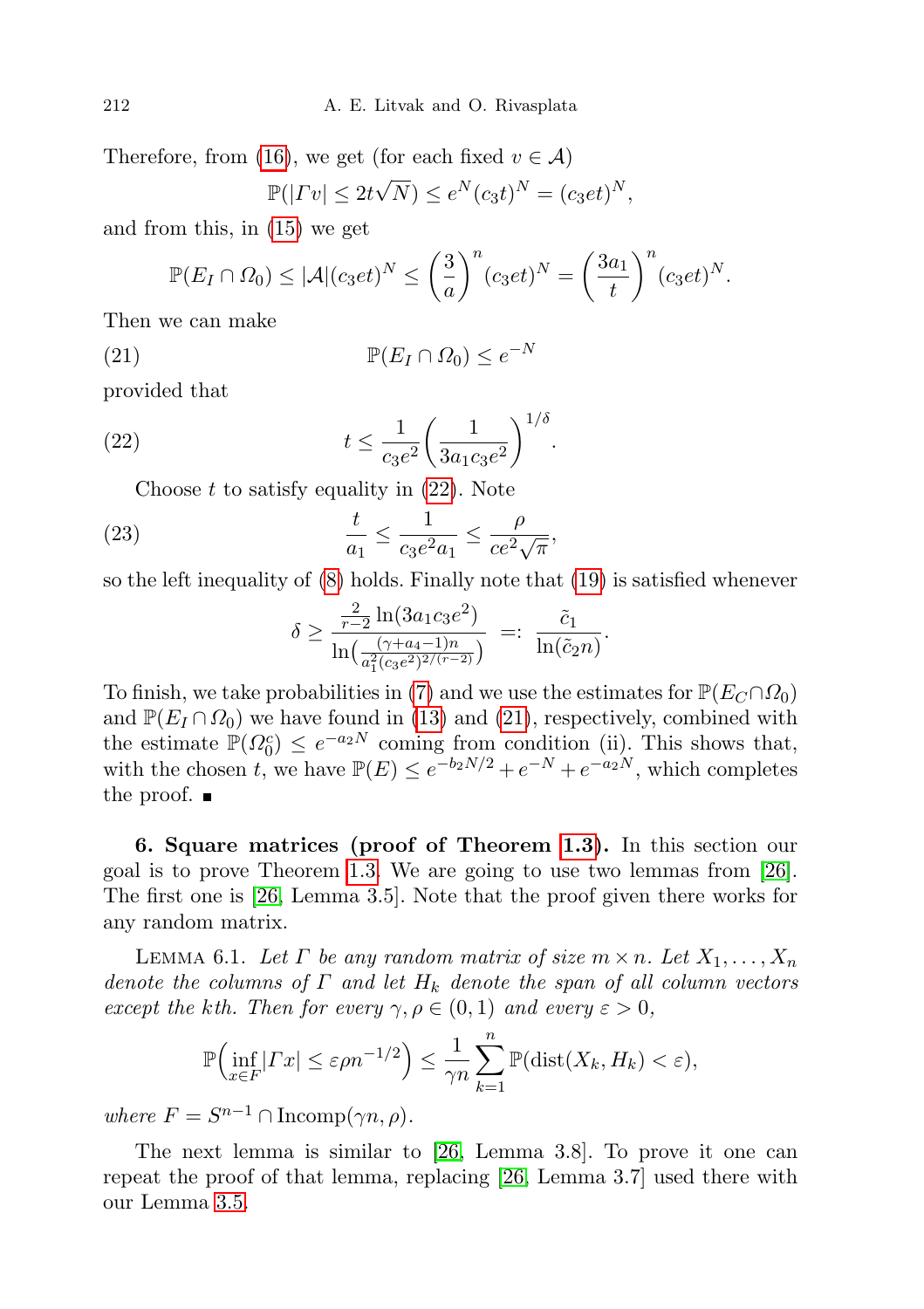<span id="page-18-1"></span>LEMMA 6.2. Let  $r \in (2,3]$  and  $\Gamma$  be a random matrix as in Theo-rem [1.3](#page-5-1). Let  $X_1, \ldots, X_n$  denote its column vectors, and consider the subspace  $H_n = \text{span}(X_1, \ldots, X_{n-1})$ . Then there exists a positive constant  $\gamma_0 =$  $\gamma_0(r, \mu, a_1, a_3) < 1$  such that if  $a_4 > 1 - \gamma_0$  then for every  $\varepsilon \geq 0$ ,

$$
\mathbb{P}(\text{dist}(X_n, H_n) < \varepsilon \text{ and } ||T|| \le a_1 n^{1/2}) \le c(\varepsilon n^{(3-r)/2} + \mu^r n^{(2-r)/2}),
$$

where c depends on r,  $\mu$ ,  $a_1$ ,  $a_3$  and  $a_4$ .

Now we are ready for the proof of Theorem [1.3.](#page-5-1)

*Proof of Theorem [1.3.](#page-5-1)* Without loss of generality we assume  $\varepsilon \leq a_1/2$ (otherwise choose  $C = 2/a_1$  and we are done). We also assume that  $r \leq 3$ (otherwise we pass to  $r_0 = \min\{3, r\}$ ).

Consider the event

$$
E := \{ \omega \colon \exists x \in S^{n-1} \colon |Tx| \le tn^{-1/2} \}.
$$

By equivalence [\(3\)](#page-6-1) we are to estimate  $\mathbb{P}(E)$  with an appropriate value of t (which will be specified later).

As in the proof of Theorem [1.2,](#page-4-0) we split the set E into the sets  $E_C$  and  $E_I$  defined as follows:

<span id="page-18-3"></span>
$$
E_C = \{ \omega \colon \exists x \in S^{n-1} \cap \text{Comp}(m, \rho) \colon |Tx| \le tn^{-1/2} \},
$$
  
\n
$$
E_I = \{ \omega \colon \exists x \in S^{n-1} \cap \text{Incomp}(m, \rho) \colon |Tx| \le tn^{-1/2} \}.
$$

Define  $\Omega_0 := \{ \omega : ||\Gamma|| \le a_1 \sqrt{n} \}$ . We will estimate  $\mathbb{P}(E)$  using the union bound in the inclusion

(24) 
$$
E \subset (E_C \cap \Omega_0) \cup E_I \cup \Omega_0^c.
$$

CASE 1: Probability of  $E_C \cap \Omega_0$ . The proof of this case is an almost line to line repetition of the corresponding proof in Theorem [1.2](#page-4-0) (see Case 1 there). Let  $m \leq n$  and  $\rho \in (0, 1)$  be specified later. Using an approximation argument and the union bound as in the proof of Case 1 in Theorem [1.2,](#page-4-0) and choosing

<span id="page-18-0"></span>(25) 
$$
\rho := \min\left\{\frac{1}{4}, \frac{b_1}{5a_1}\right\}, \quad \gamma := \frac{b_2}{4\ln(\frac{6e}{\rho b_2})}, \quad m = \gamma n,
$$

we obtain

<span id="page-18-4"></span>(26) 
$$
\mathbb{P}(E_C \cap \Omega_0) \leq e^{-b_2 n/2},
$$

provided that

<span id="page-18-2"></span>
$$
\frac{2t}{a_1} \le \rho.
$$

CASE 2: Probability of  $E_I$ . We work on the set Incomp $(m, \rho)$ , with  $m =$  $\gamma n$  and  $\gamma$ ,  $\rho$  chosen in [\(25\)](#page-18-0).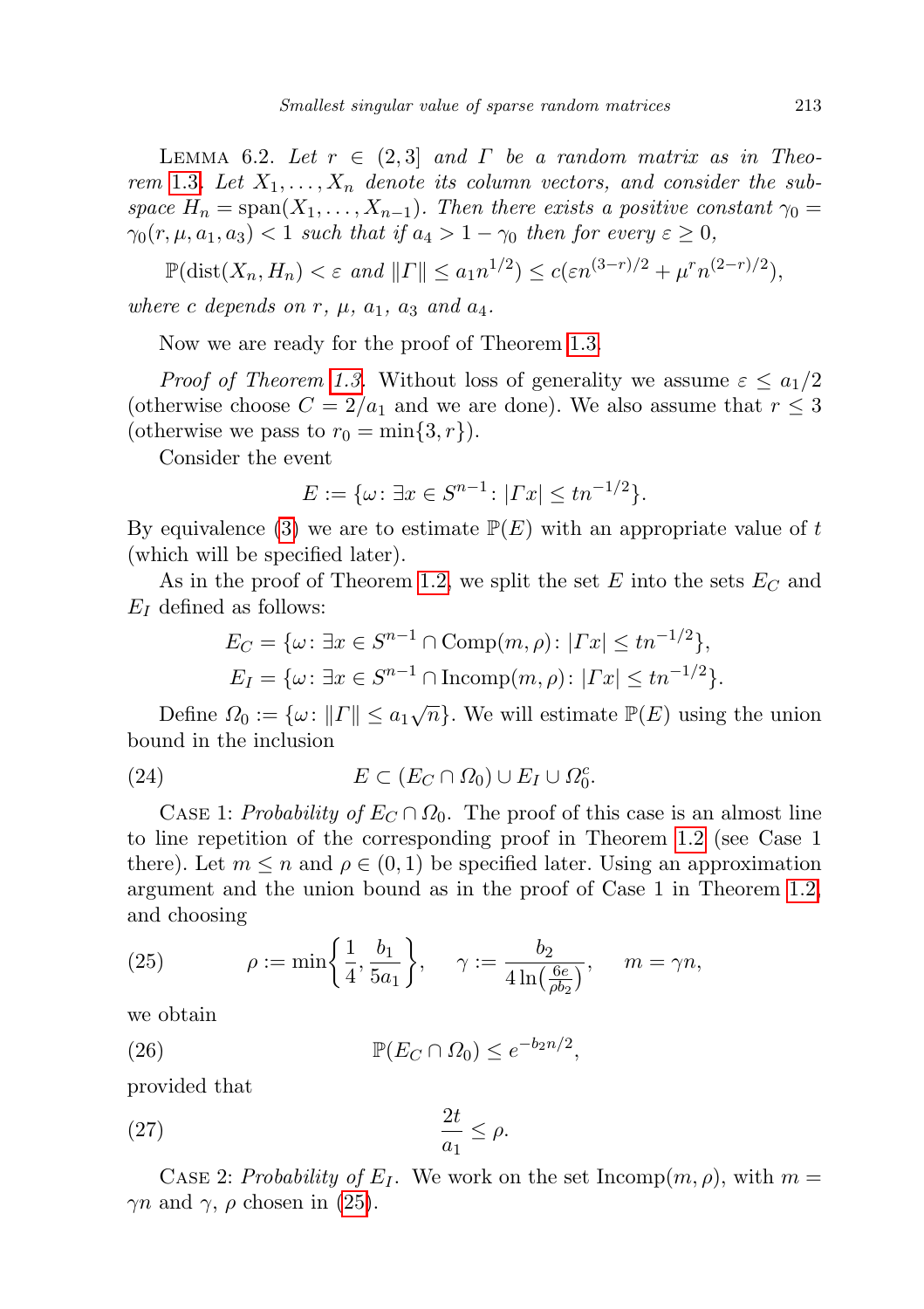Using Lemma [6.1](#page-17-2) with  $\varepsilon = t/\rho$ , and also applying Lemma [6.2,](#page-18-1) we get

<span id="page-19-0"></span>(28) 
$$
\mathbb{P}(E_I) \leq \frac{1}{\gamma n} \sum_{k=1}^n \mathbb{P}(\text{dist}(X_k, H_k) < t/\rho)
$$
\n
$$
\leq \frac{1}{\gamma n} \sum_{k=1}^n \{ \mathbb{P}(\text{dist}(X_k, H_k) < t/\rho \& \|I\| \leq a_1 \sqrt{n}) + \mathbb{P}(\|I\| > a_1 \sqrt{n}) \}
$$
\n
$$
\leq \frac{1}{\gamma n} \sum_{k=1}^n \{ c(\varepsilon n^{(3-r)/2} + n^{(2-r)/2}) + e^{-a_2 n} \}
$$
\n
$$
\leq \frac{c}{\gamma} (\varepsilon n^{(3-r)/2} + n^{(2-r)/2}) + \frac{1}{\gamma} e^{-a_2 n}.
$$

Also notice that our choice  $t = \varepsilon \rho$  and our assumption  $\varepsilon \le a_1/2$  guarantee that t satisfies  $(27)$ .

To finish the proof, we take probabilities in [\(24\)](#page-18-3), and we use the estimates for  $\mathbb{P}(E_C \cap \Omega_0)$  and  $\mathbb{P}(E_I)$  obtained in [\(26\)](#page-18-4) and [\(28\)](#page-19-0), respectively, combined with the estimate  $\mathbb{P}(\Omega_0^c) \leq e^{-a_2 N}$  coming from condition (ii). This way we obtain

$$
\mathbb{P}(E) \le e^{-b_2 n/2} + \frac{c}{\gamma} (\varepsilon n^{(3-r)/2} + n^{(2-r)/2}) + \frac{1}{\gamma} e^{-a_2 n} + e^{-a_2 N}
$$
  
 
$$
\le C(\varepsilon n^{(3-r)/2} + n^{(2-r)/2})
$$

for a suitable constant  $C$ .

**7. Proof of Proposition [4.1.](#page-11-0)** Take an arbitrary  $x = (x_1, \ldots, x_n) \in \mathbb{R}^n$ with  $|x| = 1$ . For  $a > 0$  (a parameter whose value will be specified later), define a set of "good" rows as follows:

$$
J = J(a) = \Big\{ j \in \{1, ..., N\} \colon \mathbb{E} \sum_{i=1}^{n} \xi_{ji}^{2} x_{i}^{2} \geq a \Big\}.
$$

Suppose that the cardinality of this set is  $|J| = \alpha N$  for some  $\alpha \in [0,1]$ . Note that for each index  $j = 1, \ldots, N$  we have

$$
\mathbb{E}\sum_{i=1}^{n}\xi_{ji}^{2}x_{i}^{2} \le \max_{1\le i\le n}\mathbb{E}\xi_{ji}^{2} \le \max_{1\le i\le n}(\mathbb{E}\xi_{ji}^{r})^{2/r} \le \mu^{2}.
$$

Then on the one hand we have

$$
\sum_{j=1}^{N} \left( \mathbb{E} \sum_{i=1}^{n} \xi_{ji}^{2} x_{i}^{2} \right) = \sum_{j \in J} \left( \mathbb{E} \sum_{i=1}^{n} \xi_{ji}^{2} x_{i}^{2} \right) + \sum_{j \in J^{c}} \left( \mathbb{E} \sum_{i=1}^{n} \xi_{ji}^{2} x_{i}^{2} \right) \le \mu^{2} \alpha N + a(1-\alpha)N,
$$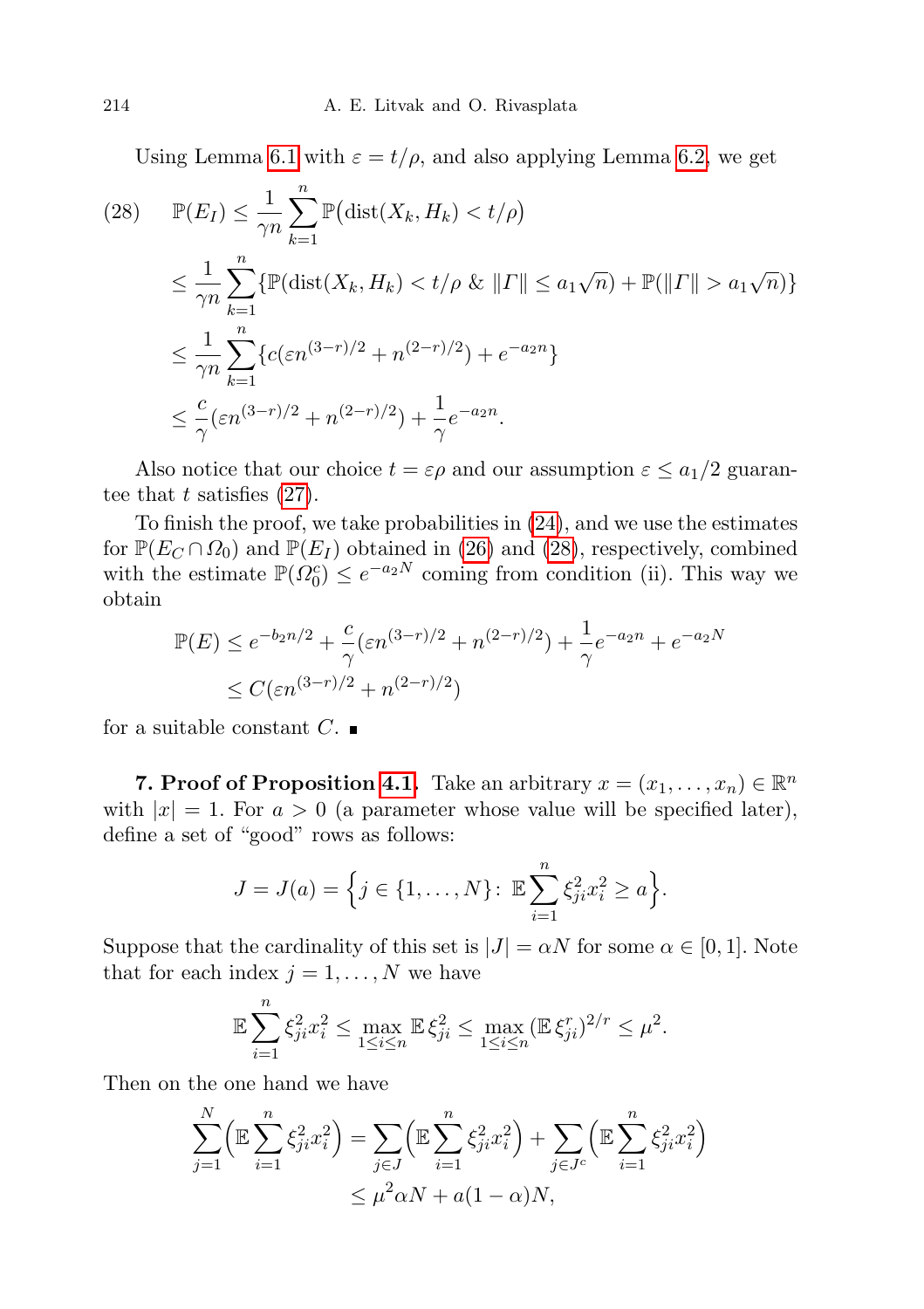while on the other hand, using condition (iii),

$$
\sum_{j=1}^{N} \left( \mathbb{E} \sum_{i=1}^{n} \xi_{ji}^{2} x_{i}^{2} \right) = \sum_{i=1}^{n} \left( \mathbb{E} \sum_{j=1}^{N} \xi_{ji}^{2} \right) x_{i}^{2} \ge \sum_{i=1}^{n} a_{3}^{2} N x_{i}^{2} = a_{3}^{2} N.
$$

Hence we have  $\mu^2 \alpha N + a(1 - \alpha)N \ge a_3^2 N$ , so  $\alpha$  satisfies

$$
\alpha \ge \frac{a_3^2 - a}{\mu^2 - a}.
$$

Note that for each  $j = 1, ..., N$ , the jth entry of  $\Gamma x$  is  $(\Gamma x)_j = \sum_{i=1}^n \xi_{ji} x_i$ . Define  $f_j := \left| \sum_{i=1}^n \xi_{ji} x_i \right|$ , so

<span id="page-20-3"></span>
$$
|\Gamma x|^2 = \sum_{j=1}^{N} f_j^2.
$$

Clearly  $f_1, \ldots, f_N$  are independent. For any  $t, \tau > 0$  we have

<span id="page-20-1"></span>(30) 
$$
\mathbb{P}(|Tx|^2 \le t^2 N) = \mathbb{P}\Big(\sum_{j=1}^N f_j^2 \le t^2 N\Big) = \mathbb{P}\Big(\tau N - \frac{\tau}{t^2} \sum_{j=1}^N f_j^2 \ge 0\Big)
$$

$$
\le \mathbb{E} \exp\Big(\tau N - \frac{\tau}{t^2} \sum_{j=1}^N f_j^2\Big) = e^{\tau N} \prod_{j=1}^N \mathbb{E} \exp\Big(-\frac{\tau f_j^2}{t^2}\Big).
$$

From Lemma [3.1](#page-8-3) we know that for every  $j = 1, \ldots, N$ ,

<span id="page-20-0"></span>(31) 
$$
\mathbb{P}(f_j > \lambda) \ge \left(\frac{[\mathbb{E} \sum_{i=1}^n \xi_{ji}^2 x_i^2 - \lambda^2]_+}{8\mu^2}\right)^{r/(r-2)} =: \beta_j(r),
$$

Note that for every  $j \in J$  one has

<span id="page-20-2"></span>(32) 
$$
\beta_j \ge \left(\frac{[a-\lambda^2]_+}{8\mu^2}\right)^{r/(r-2)}
$$

For arbitrary  $t > 0$ ,  $\eta > 0$  and  $\lambda > 0$ , set  $\tau := \eta t^2 / \lambda^2$ . For each  $j = 1, \ldots, N$ we have

.

$$
\mathbb{E} \exp\left(-\frac{\tau f_j^2}{t^2}\right) = \int_0^1 \mathbb{P}\left(\exp\left(-\frac{\eta f_j^2}{\lambda^2}\right) > s\right) ds
$$
\n
$$
= \int_0^{e-\eta} \mathbb{P}\left(\exp\left(\frac{\eta f_j^2}{\lambda^2}\right) < \frac{1}{s}\right) ds + \int_{e-\eta}^1 \mathbb{P}\left(\exp\left(\frac{\eta f_j^2}{\lambda^2}\right) < \frac{1}{s}\right) ds
$$
\n
$$
\leq e^{-\eta} + \mathbb{P}(f_j < \lambda)(1 - e^{-\eta}).
$$

Choosing  $\eta = \ln 2$  and applying [\(31\)](#page-20-0), we obtain

$$
\mathbb{E} \exp \left(-\frac{\tau f_j^2}{t^2}\right) \le e^{-\eta} + (1 - \beta_j(r))(1 - e^{-\eta}) = 1 - \frac{\beta_j(r)}{2} \le \exp \left(-\frac{\beta_j(r)}{2}\right).
$$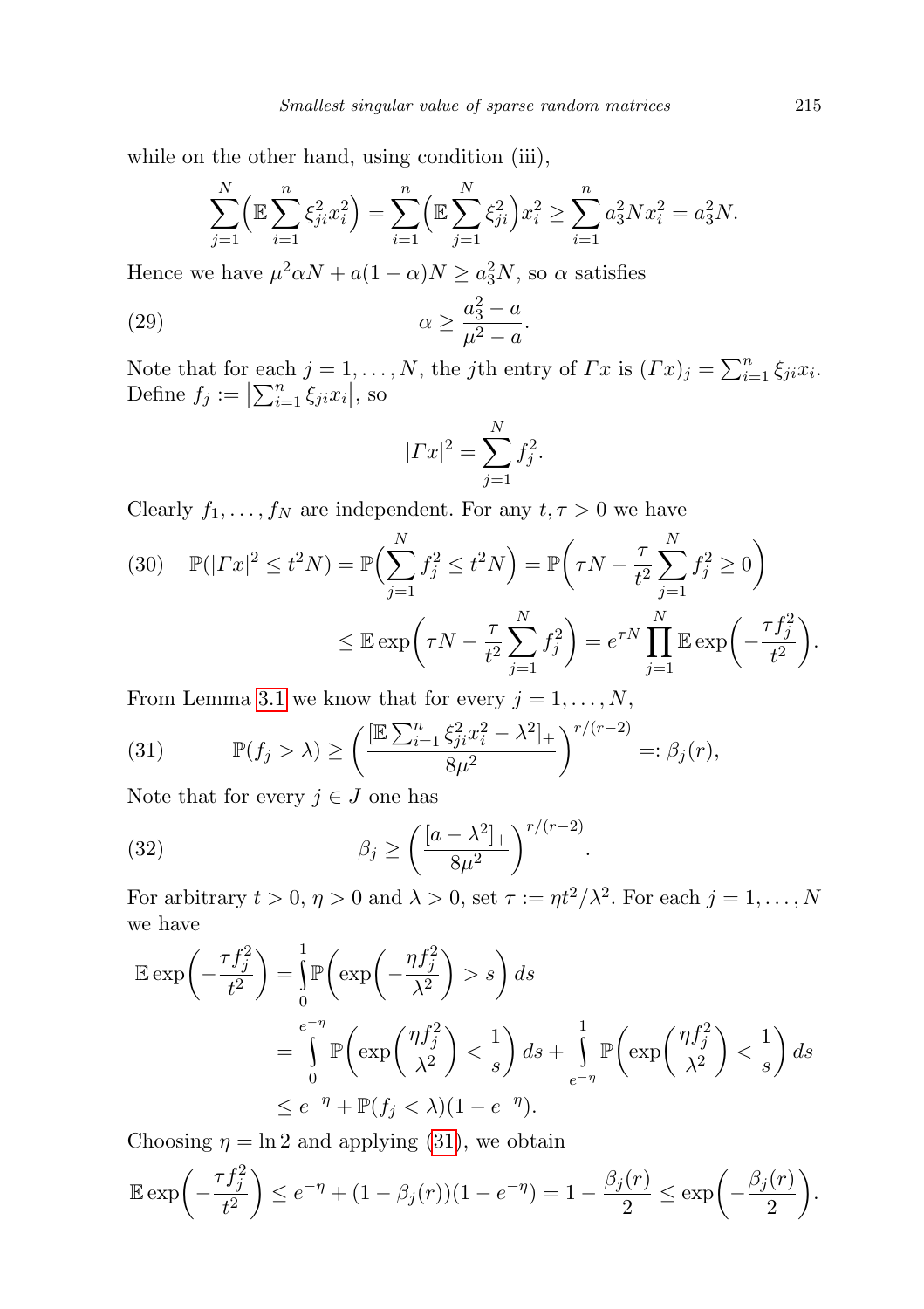Since  $\tau < t^2/\lambda^2$ , inequality [\(30\)](#page-20-1) implies

<span id="page-21-5"></span>(33) 
$$
\mathbb{P}(|Tx|^2 \le t^2 N) \le e^{\tau N} \prod_{j=1}^N e^{-\beta_j(r)/2} \le e^{(t^2/\lambda^2)N} \prod_{j \in J} e^{-\beta_j(r)/2}.
$$

Taking  $a = a_3^2/2$  and  $\lambda = a_3/2$  and using [\(32\)](#page-20-2) we observe that for every  $j \in J$  we have

$$
\beta_j \ge \left(\frac{a_3^2}{32\mu^2}\right)^{r/(r-2)}.
$$

Also note this choice of a and [\(29\)](#page-20-3) imply  $\alpha \geq a_3^2/(2\mu^2)$ . Now let

$$
t^2 := \frac{a_3^4}{2^5 \mu^2} \left(\frac{a_3^2}{2^5 \mu^2}\right)^{r/(r-2)}
$$

.

Then continuing from [\(33\)](#page-21-5) we obtain

$$
\mathbb{P}\bigg( |Tx|^2 \le \frac{a_3^4}{2^5 \mu^2} \bigg( \frac{a_3^2}{2^5 \mu^2} \bigg)^{r/(r-2)} N \bigg) \le \exp\bigg\{ -\frac{a_3^2}{2^3 \mu^2} \bigg( \frac{a_3^2}{2^5 \mu^2} \bigg)^{r/(r-2)} N \bigg\}.
$$

This completes the proof. ■

Acknowledgements. The authors would like to thank N. Tomczak-Jaegermann for many useful conversations. We also thank S. Spektor for showing us reference [\[24\]](#page-22-21) and S. O'Rourke for showing us reference [\[9\]](#page-22-1). The second named author thanks G. Schechtman for hosting him at the Weizmann Institute of Science in Spring 2008, during which time part of this work was done.

This research was partially supported by the E.W.R. Steacie Memorial Fellowship.

## References

- <span id="page-21-4"></span>[\[1\]](http://dx.doi.org/10.1016/j.crma.2010.12.014) R. Adamczak, A. E. Litvak, A. Pajor and N. Tomczak-Jaegermann, Sharp bounds on the rate of convergence of the empirical covariance matrix, C. R. Math. Acad. Sci. Paris 349 (2011), 195–200.
- <span id="page-21-2"></span>[\[2\]](http://dx.doi.org/10.1090/S0002-9939-2011-10994-8) R. Adamczak, O. Guédon, A. E. Litvak, A. Pajor and N. Tomczak-Jaegermann, Condition number of a square matrix with i.i.d. columns drawn from a convex body, Proc. Amer. Math. Soc. 140 (2012), 987–998.
- <span id="page-21-3"></span>[3] R. Adamczak, A. E. Litvak, A. Pajor and N. Tomczak-Jaegermann, Quantitative estimates of the convergence of the empirical covariance matrix in log-concave ensembles, J. Amer. Math. Soc. 234 (2010), 535–561.
- <span id="page-21-1"></span>[4] G. W. Anderson, A. Guionnet and O. Zeitouni, An Introduction to Random Matrices, Cambridge Univ. Press, Cambridge, 2010.
- <span id="page-21-0"></span>[5] Z. D. Bai and J. W. Silverstein, Spectral Analysis of Large Dimensional Random Matrices, 2nd ed., Springer Ser. Statist., Springer, Dordrecht, 2010.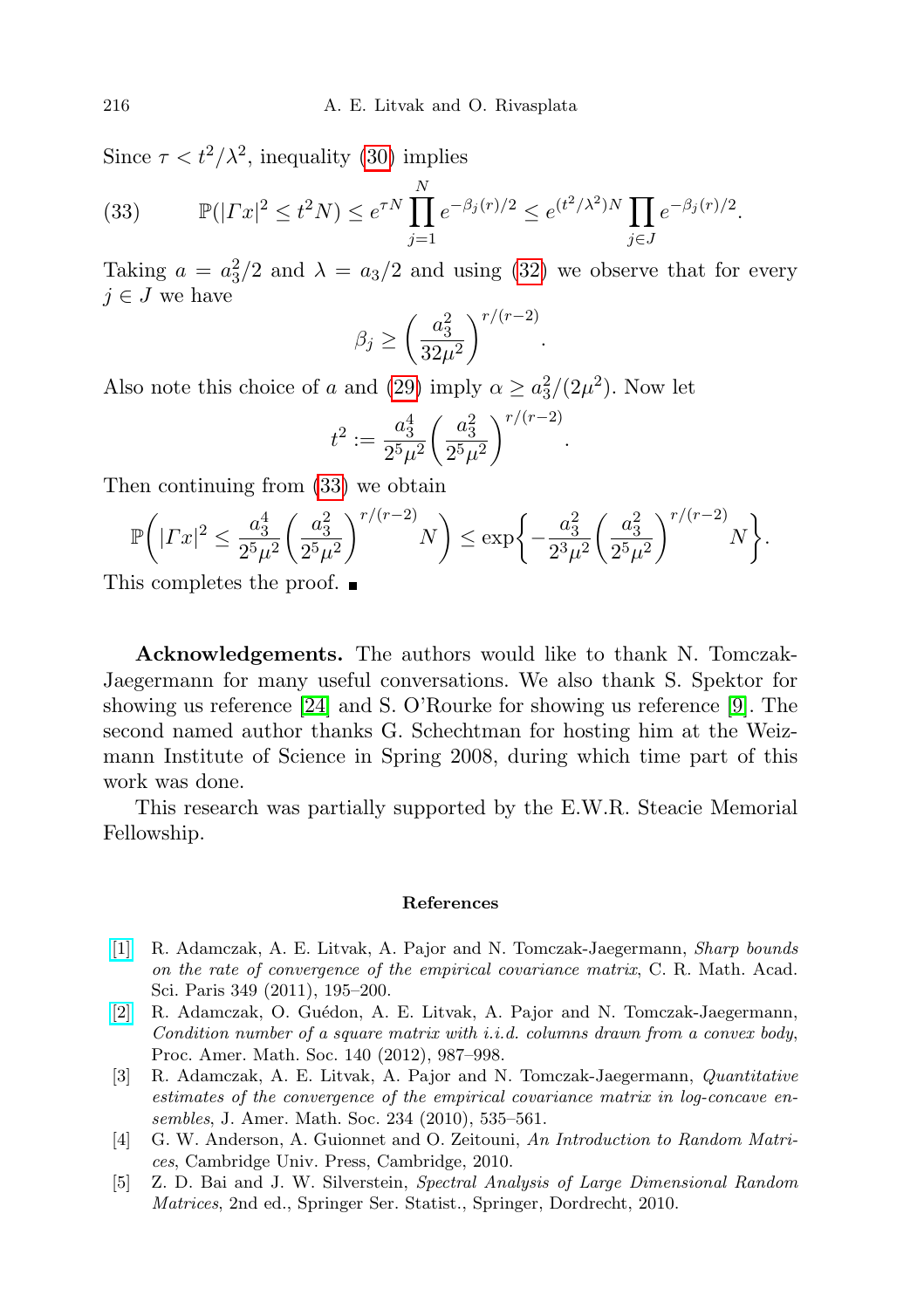- <span id="page-22-14"></span>[\[6\]](http://dx.doi.org/10.1007/BF03007667) G. Bennett, L. E. Dor, V. Goodman, W. B. Johnson, and C. M. Newman, On uncomplemented subspaces of  $L_p$ ,  $1 < p < 2$ , Israel J. Math. 26 (1977), 178-187.
- <span id="page-22-8"></span>[7] K. R. Davidson and S. J. Szarek, Local operator theory, random matrices and Banach spaces, in: W. B. Johnson and J. Lindenstrauss (eds.), Handbook of the Geometry of Banach Spaces, Vol. I, Elsevier, Amsterdam, 2001, 317–366.
- <span id="page-22-5"></span>[\[8\]](http://dx.doi.org/10.1137/0609045) A. Edelman, Eigenvalues and condition numbers of random matrices, SIAM J. Matrix Anal. Appl. 9 (1988), 543–560.
- <span id="page-22-1"></span>[\[9\]](http://dx.doi.org/10.1070/RM2011v066n03ABEH004749) L. Erdős, Universality of Wigner random matrices: a survey of recent results, Uspekhi Mat. Nauk 66 (2011), no. 3, 67–198 (in Russian); English transl.: Russian Math. Surveys 66 (2011), 507–626.
- <span id="page-22-2"></span>[\[10\]](http://dx.doi.org/10.1007/s00039-010-0055-x) O. Feldheim and S. Sodin, A universality result for the smallest eigenvalues of certain sample covarience matrices, Geom. Funct. Anal. 20 (2010), 88–123.
- <span id="page-22-19"></span>[11] W. Feller, An Introduction to Probability Theory and its Applications, Vol. II, 2nd ed., Wiley, New York, 1971.
- <span id="page-22-3"></span>[\[12\]](http://dx.doi.org/10.1515/156939704323067834) V. L. Girko, The strong circular law. Twenty years later. I, Random Oper. Stoch. Equations 12 (2004), 49–104.
- <span id="page-22-7"></span>[\[13\]](http://dx.doi.org/10.1007/BF02759761) Y. Gordon, Some inequalities for Gaussian processes and applications, Israel J. Math. 50 (1985), 265–289.
- <span id="page-22-0"></span>[\[14\]](http://dx.doi.org/10.1214/09-AOP522) F. Götze and A. N. Tikhomirov, *The circular law for random matrices*, Ann. Probab. 38 (2010), 1444–1491.
- <span id="page-22-16"></span>[15] B. S. Kashin, Diameters of some finite-dimensional sets and classes of smooth functions, Izv. Akad. Nauk SSSR Ser. Mat. 41 (1977), 334–351 (in Russian).
- <span id="page-22-13"></span>[\[16\]](http://dx.doi.org/10.1090/S0002-9939-04-07800-1) R. Latala, *Some estimates of norms of random matrices*, Proc. Amer. Math. Soc. 133 (2005), 1273–1282.
- <span id="page-22-22"></span>[17] M. Ledoux and M. Talagrand, Probability in Banach Spaces, Springer, Berlin, 1991.
- <span id="page-22-9"></span>[\[18\]](http://dx.doi.org/10.1016/j.aim.2004.08.004) A. E. Litvak, A. Pajor, M. Rudelson and N. Tomczak-Jaegermann, Smallest singular value of random matrices and geometry of random polytopes, Adv. Math. 195 (2005), 491–523.
- <span id="page-22-18"></span>[\[19\]](http://dx.doi.org/10.1016/j.crma.2004.04.019) A. E. Litvak, A. Pajor, M. Rudelson, N. Tomczak-Jaegermann and R. Vershynin, Random Euclidean embeddings in spaces of bounded volume ratio, C. R. Math. Acad. Sci. Paris 339 (2004), 33–38.
- <span id="page-22-23"></span>[20] A. E. Litvak, A. Pajor, M. Rudelson, N. Tomczak-Jaegermann and R. Vershynin, Euclidean embeddings in spaces of finite volume ratio via random matrices, J. Reine Angew. Math. 589 (2005), 1–19.
- <span id="page-22-20"></span>[21] M. Loève, *Probability Theory I*, 4th ed., Springer, Berlin, 1977.
- <span id="page-22-4"></span>[22] M. L. Mehta, Random Matrices, 3rd ed., Elsevier and Academic Press, 2004.
- <span id="page-22-15"></span>[23] V. D. Milman and G. Schechtman,Asymptotic Theory of Finite Dimensional Normed Spaces: Isoperimetric Inequalities in Riemannian Manifolds, Lecture Notes in Math. 1200, Springer, Berlin, 1986; corrected 2nd printing, 2001.
- <span id="page-22-21"></span>[24] V. V. Petrov, Limit Theorems of Probability Theory, Clarendon Press, Oxford, 1995.
- <span id="page-22-10"></span>[25] M. Rudelson, *Invertibility of random matrices: norm of the inverse*, Ann. of Math. 168 (2008), 575–600.
- <span id="page-22-11"></span>[\[26\]](http://dx.doi.org/10.1016/j.aim.2008.01.010) M. Rudelson and R. Vershynin, The Littlewood–Offord problem and invertibility of random matrices, Adv. Math. 218 (2008), 600–633.
- <span id="page-22-12"></span>[\[27\]](http://dx.doi.org/10.1002/cpa.20294) M. Rudelson and R. Vershynin, The smallest singular value of a random rectangular matrix, Comm. Pure Appl. Math. 62 (2009), 1707–1739.
- <span id="page-22-17"></span>[\[28\]](http://dx.doi.org/10.1007/BF02787555) G. Schechtman, Special orthogonal splittings of  $L_1^{2k}$ , Israel J. Math. 139 (2004), 337–347.
- <span id="page-22-6"></span>[29] S. J. Szarek, Condition numbers of random matrices, J. Complexity 7 (1991), 131– 149.